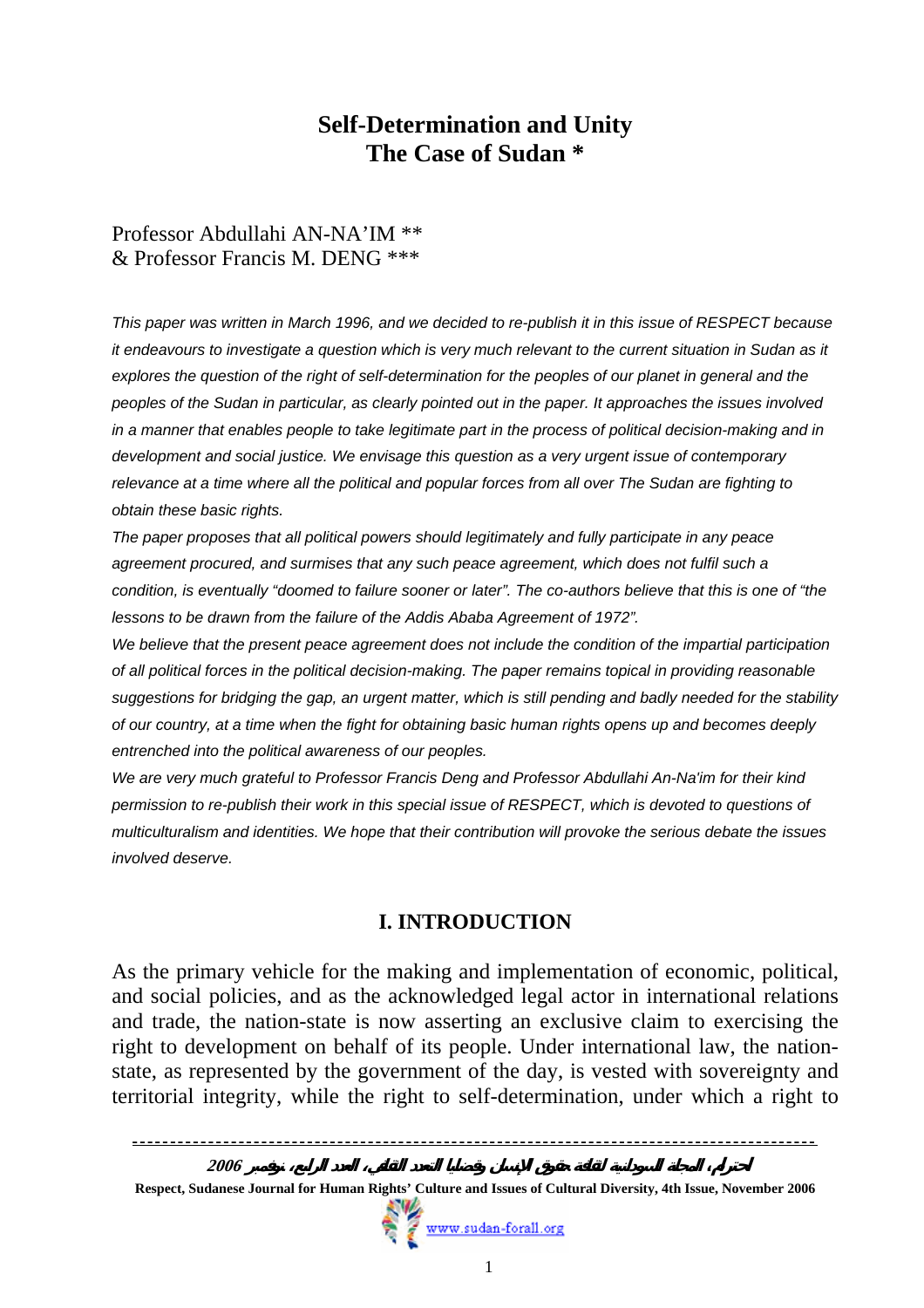development may be defined and exercised, is vested in the "people" rather than the state as an abstract entity.(1) But as the cases of some countries in Africa and Asia, and more recently Eastern Europe and the former Soviet Union, clearly illustrate, there can be a serious tension between the unity and territorial integrity of the state, on the one hand, and the right of its people(s) to self-determination, on the other. Where that tension is manifest in a prolonged and devastating civil war, as in the case of Sudan, it makes little sense to speak of a right to development, or any aspect thereof, until peace and stability are restored. This paper examines possibilities for resolving or mediating this tension as a framework for peace and political stability in Sudan, essential prerequisites for economic and social development.

The tension is primarily about competing definitions of who constitutes a people for which purposes: whether there can be several "peoples" for purposes short of separate statehood within "the People" in the national sense; and if it is possible for these overlapping conceptions of people to co-exist within a single state, how and by whom should a people within the national People be defined and recognized for which purposes? That is, would it be useful to conceive of ethnic, linguistic, or religious groups, for example, as a people for the purposes of some degree of administrative autonomy or cultural self-determination, or in support of demands for multiculturalism in education, within the framework of the People as a nation constituting an independent and sovereign nation state. Would such an acknowledgment of the collective identity of such groups within the nation help in defusing serious political conflict short of an assertion of demands for secession, whether they succeed or not? To note the tension in the concept of "people" and indicate the possibility of overlapping senses of peoplehood, we will use the term "people(s)." In view of the complexities of the definition — who constitute a people, by what criteria, as applied by whom and to what ends — we thought it advisable not to pre-empt our subsequent discussion of these issues by attempting to give a categorical definition at this stage though we hope this approach will not be too confusing for the reader.

The premise of the paper is that national unity is an obviously desirable framework for political stability, economic development, social justice, and wellbeing in a given country, but we cannot reasonably suggest that unity should be maintained at all costs. In particular, we argue that unity cannot and should not be at the cost of the people's right to self-determination, that is to say, their right to choose their own system of government that is accountable to the totality of the citizens of the country in pursuing equitable economic development and social justice, protection of fundamental rights and freedoms, and provision of essential services. On the contrary, genuine and lasting self-determination should be the object and purpose of peace and unity in the country; it derives legitimate meaning

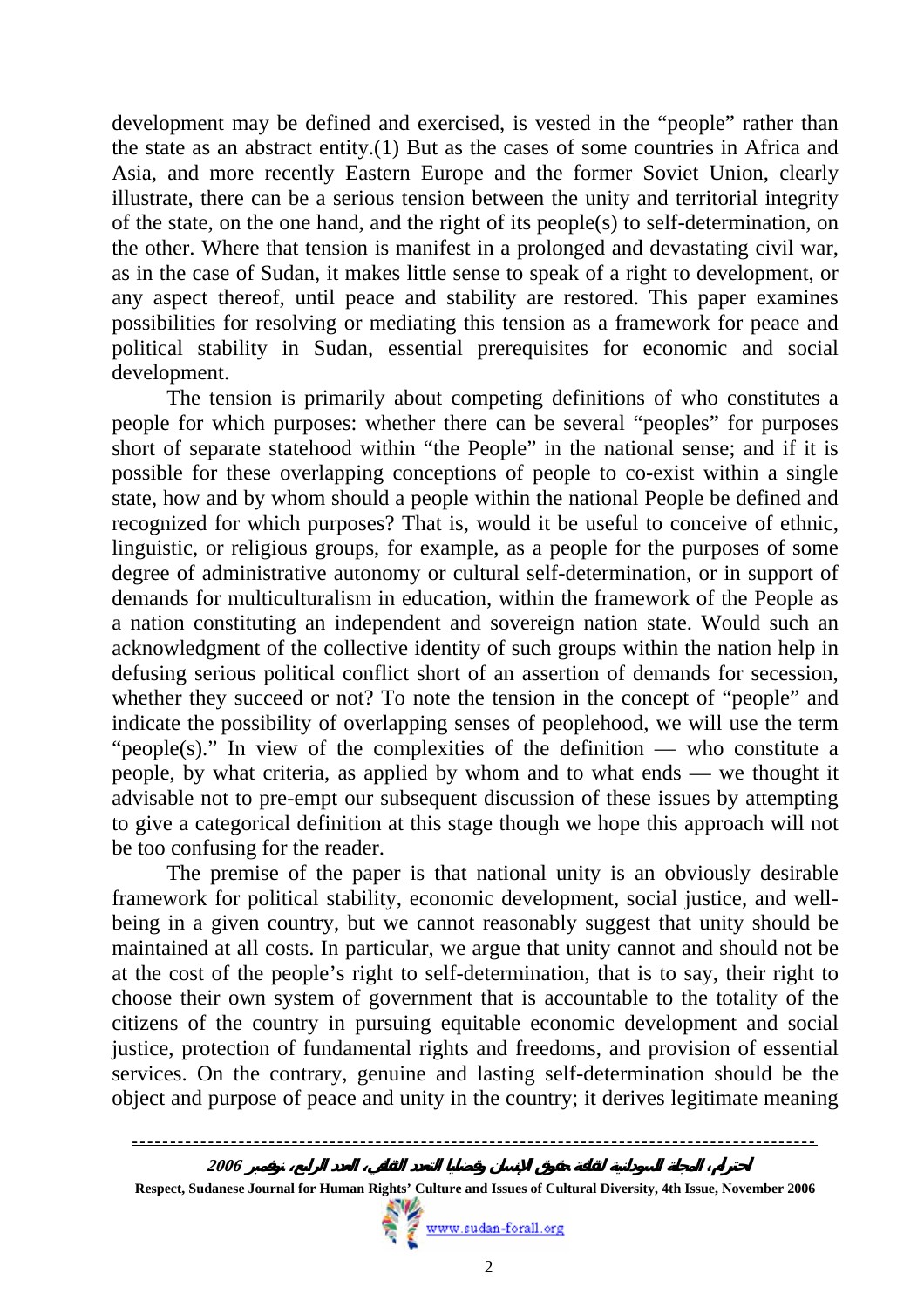and content from the daily life of all individuals and groups in society, not from a "once and for all" political function that elites perform on behalf of "the nation" at the time of independence or establishment of the state.

The assumption of the desirability of unity itself, as well as the nature and operation of principles, structures, and processes of governance, of societal values, and of institutions, should always be examined in light of this continuing and integrated conception of self-determination. Therefore, we would argue that the state should be constituted, and unity maintained, in order to realize and secure the self-determination of all the people(s) of the country. Should that ultimate objective and legitimating purpose of the state be unattainable, then one must question the basis of statehood and the assumed desirability of unity with a view either to immediately and effectively rectifying the situation or to reconstituting the state in ways that are more conducive to achieving genuine and lasting selfdetermination for all its people.

Neither secession nor separation is — nor need be — the only manner in which the people(s) may exercise self-determination. Both conceptually and as a practical matter, self-determination can be realized either internally, within an existing state, or through establishing a separate state. To have a choice to seek secession does net mean that exercising it will be necessary; it may even be reasonable to expect that a people is unlikely to opt for secession and independent statehood if an existing state respects the right to self-determination. Stated in more positive terms, given die fulfilment of the right to self-determination within an existing state, the advantages of unity may outweigh those of secession.

In this light, this paper seeks to identify and formulate principles or conditions upon which unity can be sustained as a means to justice, stability, and development, and not as an end in itself. Should the essential requirements of unity fail to materialize in practice, then we maintain that the fundamental and inalienable right of a people to self-determination must prevail, even if that should lead to secession and the establishment of a separate state. The analysis we propose here can apply to a wide variety of conflicts and situations because the right to selfdetermination is a universal human right for all peoples of the state, but certain categories or groups may require special attention and priority because they are at greater risk than others. Such is clearly the case for the people of southern Sudan and other marginalized, non-Arab groups in the country.

Our analysis can be seen in terms of two possible scenarios: one assuming that all the ethnic, linguistic, religious, and other groups (peoples) agree to constitute a single nation and state; and the other assuming that such agreement has failed to materialize. Under the first scenario, the matter becomes one of fulfilling the terms upon which agreement on unity is based. Should that effort fail, or if there were no agreement to begin, the second scenario arises without necessarily

 **Respect, Sudanese Journal for Human Rights' Culture and Issues of Cultural Diversity, 4th Issue, November 2006**

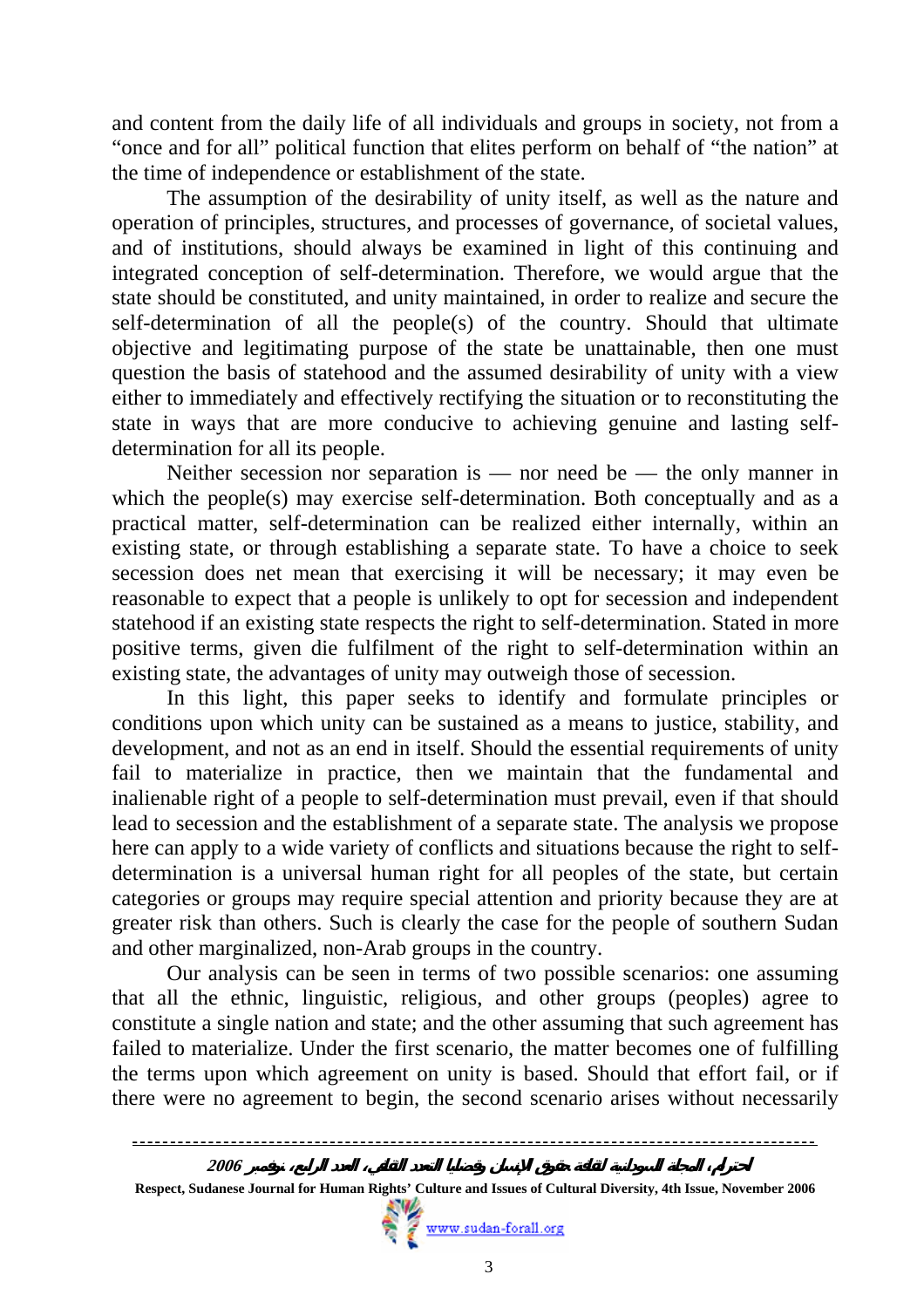foreclosing the possibility of agreement on unity in the future. In other words, while agreement on unity is conditional upon fulfilling its conditions, disagreement or failure to meet its conditions does not preclude agreement or fulfilment of conditions. Unity is a process to be pursued all the time, not a once and for all event.

Although the option of unity may remain open after making a prima facie determination of its unworkability, there must be agreement on clear criteria and mechanisms for evaluating developments during a transitional period: whether they indicate giving unity another chance or that arrangements should be made for peaceful and orderly separation and the establishment of separate states. Thus, with respect to the specific case of southern Sudan, the paper concludes with a set of criteria and mechanisms for applying and verifying the standards of achievement for sustainable unity within an agreed time frame, and with a clear understanding and acceptance of the consequences of success or failure in this regard. Before focusing on the Sudanese case, as an illustration for our analysis, it may be helpful to begin with a general overview of the concept and implications of selfdetermination.

### II. SELF-DETERMINATION AS A LEGAL AND POLITICAL CONCEPT

Self-determination has traditionally been associated with the right of territories under colonial rule to achieve independence, but many ethnically or religiously based internal conflicts around the world indicate pressures to extend the principle to ethnic, religious, linguistic, or cultural minorities within a given territory under certain conditions. The former Yugoslavia and the former Soviet Union are examples of state frameworks torn apart by ethnic conflicts. Sri Lanka and the Sudan illustrate the struggle of minorities to exercise self-determination within or outside the state framework. Quebec has pursued its case peacefully within the existing constitutional framework of the Canadian state.

The objective of applying the principle of self-determination in such cases may be a positive aspiration to build on the cultural values and institutional framework of a given identity or it may be a desire for freedom from intolerable discrimination, marginalization, or the domination of "internal colonialism." In our view, a broad and more flexible conception is needed because, as noted above, "[s]ome of [the] contemporary 'ethnic' conflicts are grounded in assertions of a purported right to self-determination that goes well beyond classic human rights formulations. Others, however, stem from the violation of the fundamental legal principles of equality and non- discrimination" (Hannum 1994: 1).



**Respect, Sudanese Journal for Human Rights' Culture and Issues of Cultural Diversity, 4th Issue, November 2006**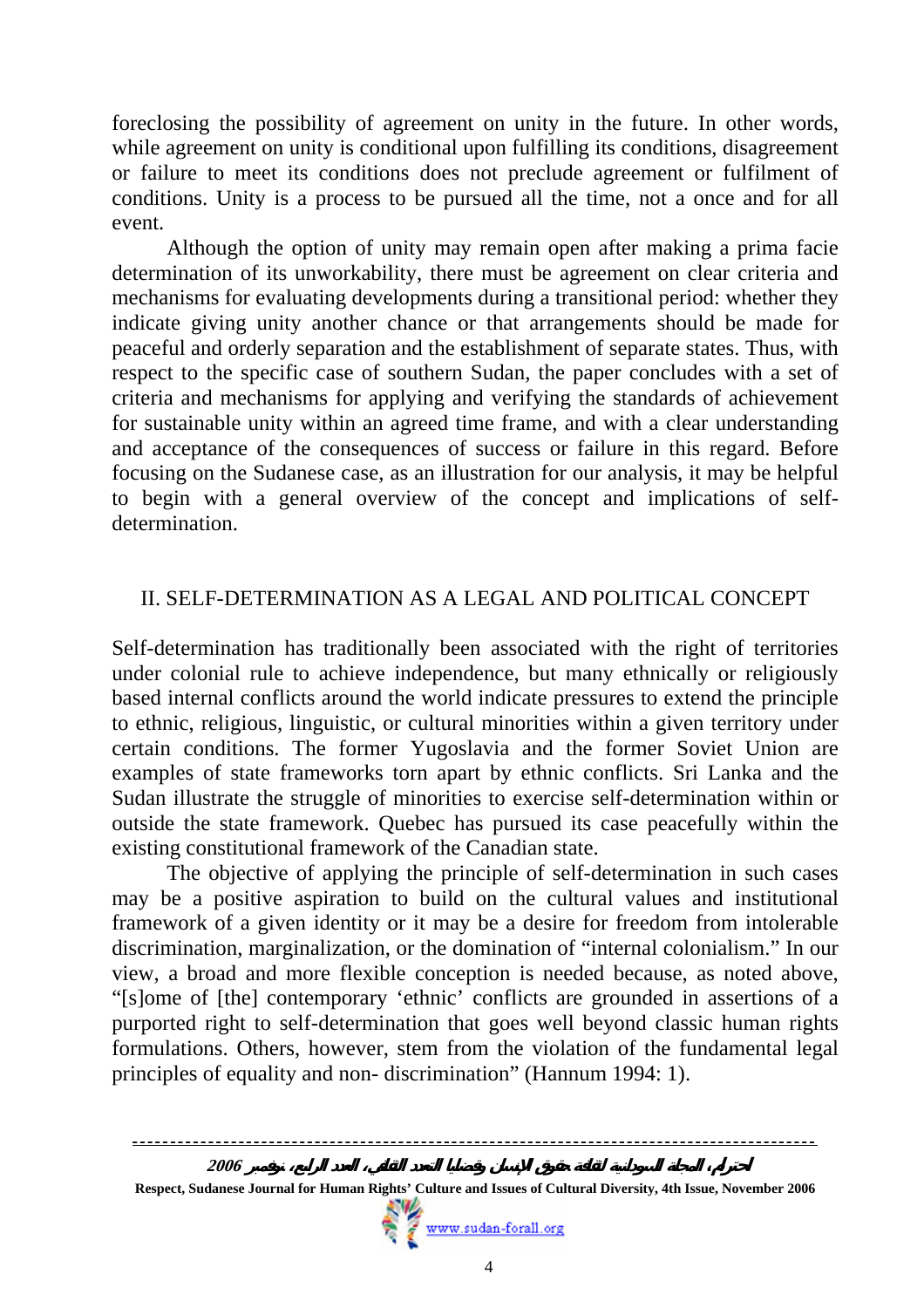Because applying the principle of self-determination implies the choice of seeking secession, its application to a group within an otherwise independent country remains a highly sensitive and contentious issue. Despite strong resistance to separatist aspirations, however, several cases of secession or partition have occurred in recent years either as a result of the break up of empires, as in the former Soviet Union and former Yugoslavia; as a result of mutual agreement, as in the case of Czechoslovakia; or through successful armed struggle, as in the case of Eritrea's secession from Ethiopia. But as we emphasize in this paper, secession is not, and should not be seen as, the only manner of exercising the right. From a theoretical as well as a practical point of view, people(s) can exercise selfdetermination internally, within an existing state, as well as through establishing a separate state. Moreover, a people would not opt for secession simply because they have the right to do so. Indeed, people are unlikely to opt for the usually difficult and costly struggle for secession, or the prospects of political and economic uncertainties of independent statehood, if an existing state respects their right to self-determination. For example, if a state enables the right of members of a group to effective political participation through universal suffrage in periodic and fair elections, does not discriminate against them in education and employment, and respects the group's cultural identity in national policies, it would be unlikely for the group to seek secession and separate statehood. This will probably be the case whenever the benefits of a well-founded, mutually agreeable unity outweigh the advantages of secession and the establishment of smaller, weaker, poorer entities.

The right to self-determination is now present in various international treaties and instruments. Article 1 (2) of the Charter of the United Nations (1945) states as one of the purposes of the United Nations: "To develop a friendly relationship among nations based on respect for the principle of equal rights and self-determination of peoples, and to take other measures to strengthen universal peace." The 1960 Declaration on the Granting of Independence to Colonial Countries and Peoples and the comprehensive 1970 Declaration on Principles of International Law concerning Friendly Relations and Cooperation among States in accordance with the Charter of the United Nations also incorporate this principle. According to article 2 of the 1960 Declaration: "All peoples have the right to selfdetermination; by virtue of that right they freely determine their political status and freely pursue their economic, social and cultural development." The 1970 Declaration, which is widely recognized as restating principles of customary international law, provides: "All peoples have the right freely to determine, without external interference, their political status and to pursue their economic, social and cultural development." Common article 1 of the International Covenant on Economic, Social, and Cultural Rights (1966) and the International Covenant on Civil and Political Rights (1966) reiterates the principle and also provides that



**Respect, Sudanese Journal for Human Rights' Culture and Issues of Cultural Diversity, 4th Issue, November 2006**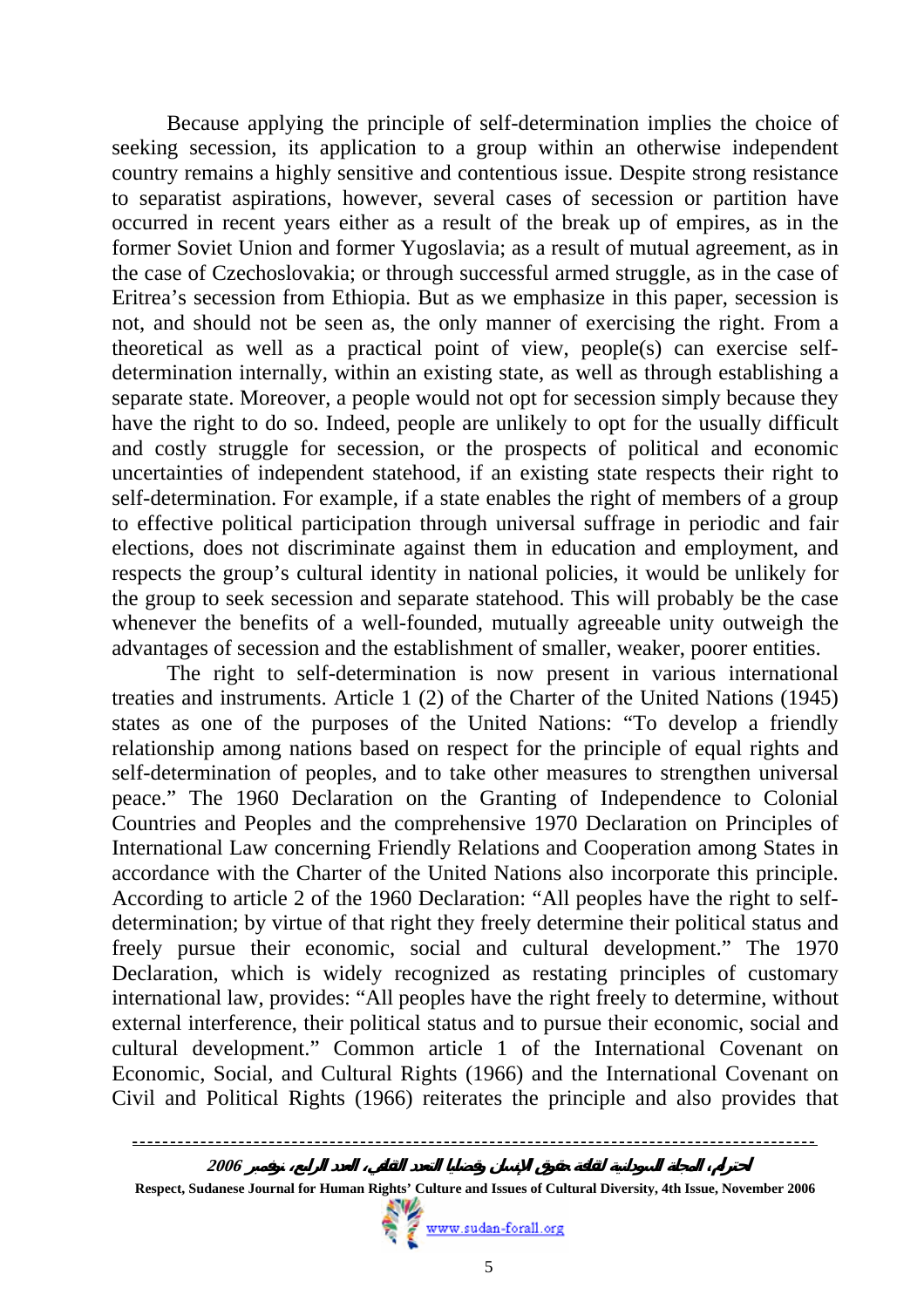States Party "shall promote the realization of the right of self-determination, and shall respect that right, in conformity with the provisions of the Charter of the United Nations" (art.1(3)). The African Charter on Human and Peoples' Rights of 1981 also affirms the right of "all peoples" to "the unquestionable and inalienable right to self-determination" (art. 20(1)).

Two fundamental questions that arise out of these authoritative formulations relate to who falls within the "self" and whether the exercise of the right necessarily includes secession. With respect to the first question, neither the pertinent UN instruments nor the relevant provisions of the African Charter define the term "people." But scholarly literature has addressed the question. Yoran Dinstein (1976: 104) for example, suggests that peoplehood can be seen as contingent on an objective element of being an ethnic group with a common history, a cultural identity, and a subjective element indicating itself as a people. In another approach, the term "people," for the purposes of applying the principle of self-determination, refers to "a core" of meaning that "consists in the right of a community which has a distinct character to have this character reflected in the institutions of government under which it lives" (Brownlie 1985: 104). To lan Brownlie, the concept of distinct character depends on a number of criteria that may appear in combination. "Race (or nationality) is one of the more important of the relevant criteria, but the concept of race can only be expressed scientifically in terms of more specific features, in which matters of culture, language, religion and group psychology predominate" (ibid.: 104).

Other scholars also emphasize the attributes of commonality of interests, group identity, distinctiveness, and a territorial link. Thus, Richard Kiwanutka suggests: "It is clear, therefore, that 'people' could refer to a group of persons within a specific geographical entity (e.g., the Alur of Uganda or the Amandebele of Zimbabwe) as well as to all the persons within that entity (e.g., Ugandans or Zimbabweans)" (1988: 88). In other words, "an ethnic, religious, or linguistic minority are a 'people' entitled to its right to self-determination, within an established state or through secession under certain circumstances" (An-Na'im 1993: 112).

As reflected in the same international instruments, however, the issue of whether the right to self-determination by groups falling within this definition is exercisable within state unity or extends to secession is highly controversial (Young 1991: 320). Article 6 of the 1960 Declaration provides: "Any attempt aimed at the partial or whole disruption of the national unity and the territorial integrity of a country is incompatible with the purposes and the principles of the Charter of the United Nations." The Declaration on Principles of International Law concerning Friendly Relations and Cooperation among States (1970) also qualifies the extent of the right by providing that



**Respect, Sudanese Journal for Human Rights' Culture and Issues of Cultural Diversity, 4th Issue, November 2006**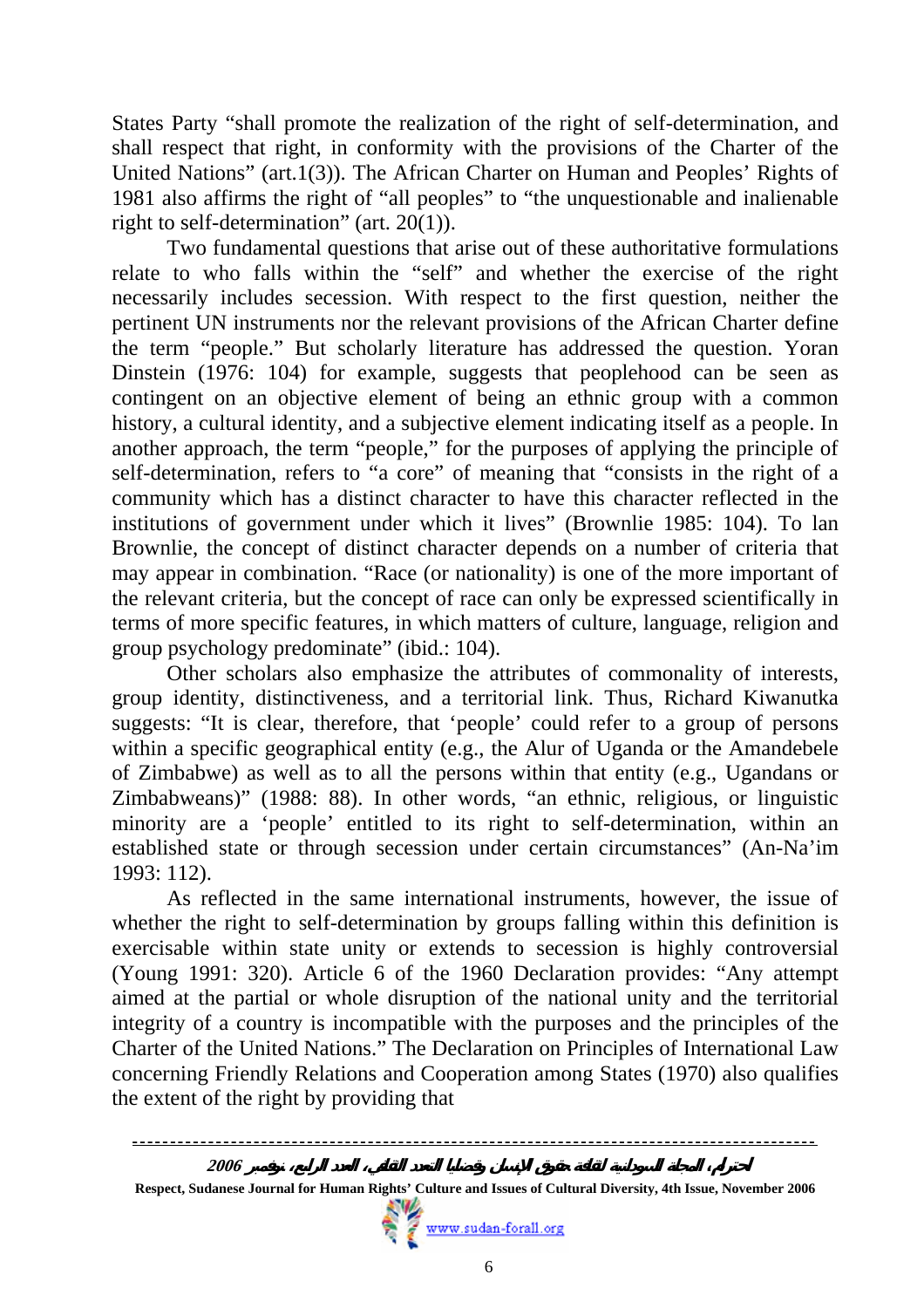**Nothing in the foregoing paragraphs shall be construed as authorizing or encouraging any action which would dismember or impair, totally or in part, the territorial integrity or political unity of sovereign and independent States conducting themselves in compliance with the principle of equal rights and selfdetermination of peoples as described above and thus possessed of a government representing the whole people belonging to the territory without distinction as to race, creed, or colour. (1970: sec. 1)** 

This normatively ambiguous qualification seems to suggest that a state that discharges its responsibilities toward its citizens through democracy and respect for fundamental human rights and civil liberties is not likely to be a candidate for a fragmenting exercise of self-determination, but that a state that grossly fails to do so can expect the aggrieved groups to demand self-determination, leading to secession.

The ambiguity is largely due to apprehensions of many countries, especially in Africa, about the danger of encouraging secessionist movements if the right to self-determination applies to independent states. Most of these countries are generally perceived to be artificial creations of European colonial powers, which divided regional ethnic groups, brought diverse groups together within the newly invented borders of the modern state, and otherwise kept them unintegrated and often mutually suspicious and antagonistic. In view of political and economic disparities among the groups and their regions within the country, conflict over power and development opportunities, which were accessible only through the state, became unavoidable after independence. Unless all governments and intergovernmental organizations strongly endorse and safeguard colonial boundaries, the argument goes, many newly independent states will disintegrate into numerous small and untenable new states. To forestall this perceived threat to national unity throughout the continent, the Organization of African Unity at its inception in 1963 resolved to maintain the colonial borders. At the Cairo Summit in 1964, the organization reaffirmed the notion of inviolability of the colonial borders, and it became a sacrosanct principle of the organization that the world also recognized and reinforced. Fear of opening a Pandora's box of secessionists claims precluded making exceptions even for the clearest and most deserving cases, like that of Eritrea. Nevertheless, the case of Eritrea itself, and other recent examples in Eastern Europe and the former Soviet Union, clearly show that secession can, in some situations, be the best way for ensuring peaceful coexistence and cooperation between the former enemies.

We suggest mediating that ambivalence about the application of the right to self-determination within an independent country by balancing two competing claims: one for the preservation of national unity in the context of racial, ethnic, religious, and cultural diversity; and the other for self-determination, whether exercised within the framework of national unity or through secession. National

 **Respect, Sudanese Journal for Human Rights' Culture and Issues of Cultural Diversity, 4th Issue, November 2006**

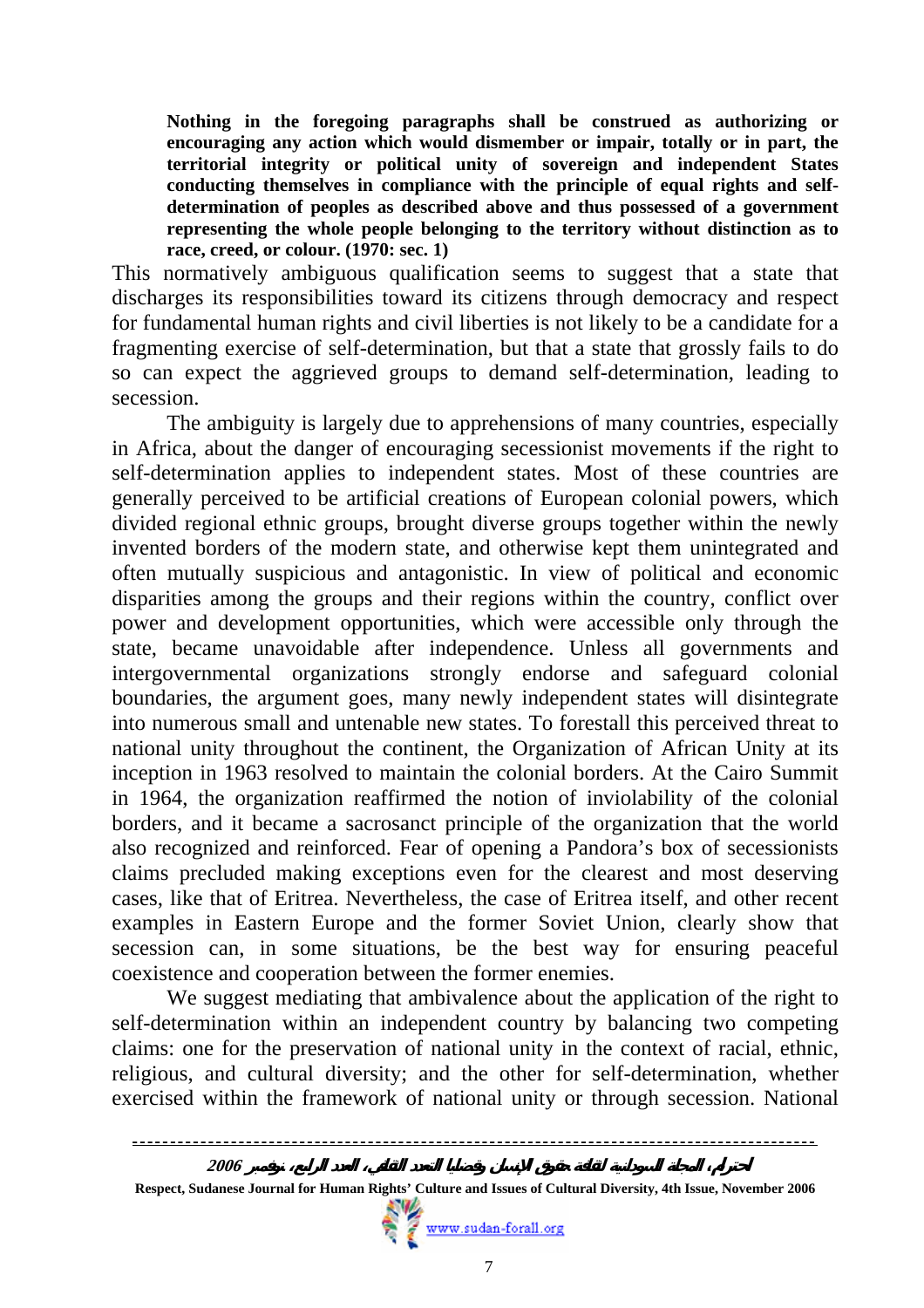unity is normally desirable on a variety of grounds, but it should always be seen as the means to achieving the ends of equitable social and economic development, of equal and effective political— participation, and of protection of rights of citizenship without discrimination on grounds of ethnic, religious, linguistic, or other form of identity. Otherwise, the need for unity will be abused to justify the oppression of minorities and dissidents, or maintained at great human and material costs to the same people in whose name it is asserted.

Conversely, where conditions are so oppressive to a people's sense of identity and cultural integrity, and detrimental to their rights to political participation, economic development, access to essential services, and so forth, secession ought to be permissible in principle, subject to practical considerations of economic and political viability. But there is a minimum threshold before considering secession as a way out of oppressive situations. While the possibility of secession would not be meaningful where members of a group are dispersed throughout the country in question, it could be a meaningful option, given an appropriate level of economic and political viability, in the case of a geographically concentrated group. In the latter situation, the clearer it becomes that equitable reconciliation of the competing claims of unity and selfdetermination is not possible, the stronger becomes the claim for secession and separate statehood.

**The moral justification and the political force of the principle of self-determination are linked to the notion that government should be based on the consent of the governed: that people have a right to associate freely into an entity organized to govern itself, thereby giving expression to 'the consent of the governed.' (An-Na'im 1993: 108)** 

In other words, state cannot be based on free association unless the possibility of dis-association remains open, at least as a last resort. As emphasized earlier, however, this does not mean that secession will necessarily follow in practice. Many political, economic, security, and other factors and considerations can influence the outcome, not only from within the state, but also from neighbouring countries and the international community at large.

Combining these two lines of thinking, the threat of secession could indeed enhance the prospects of exercising the right to self-determination within the framework of unity, while the difficulty and risks of achieving secession would generate stronger determination of all segments of the population to build national unity on sound foundations of equality and justice (ibid.: 106). As William Zartman put it:

**There is no doubt that regional autonomy and federalism (when there is a sufficient balance among numerous units) are the appropriate answers to problems of selfdetermination. A proliferation of mini-states is in the interest neither of the smaller amputees nor of the larger body politic, no matter which unit holds special resources. Secession may become necessary as a threat (and a threat is effective only** 



**Respect, Sudanese Journal for Human Rights' Culture and Issues of Cultural Diversity, 4th Issue, November 2006**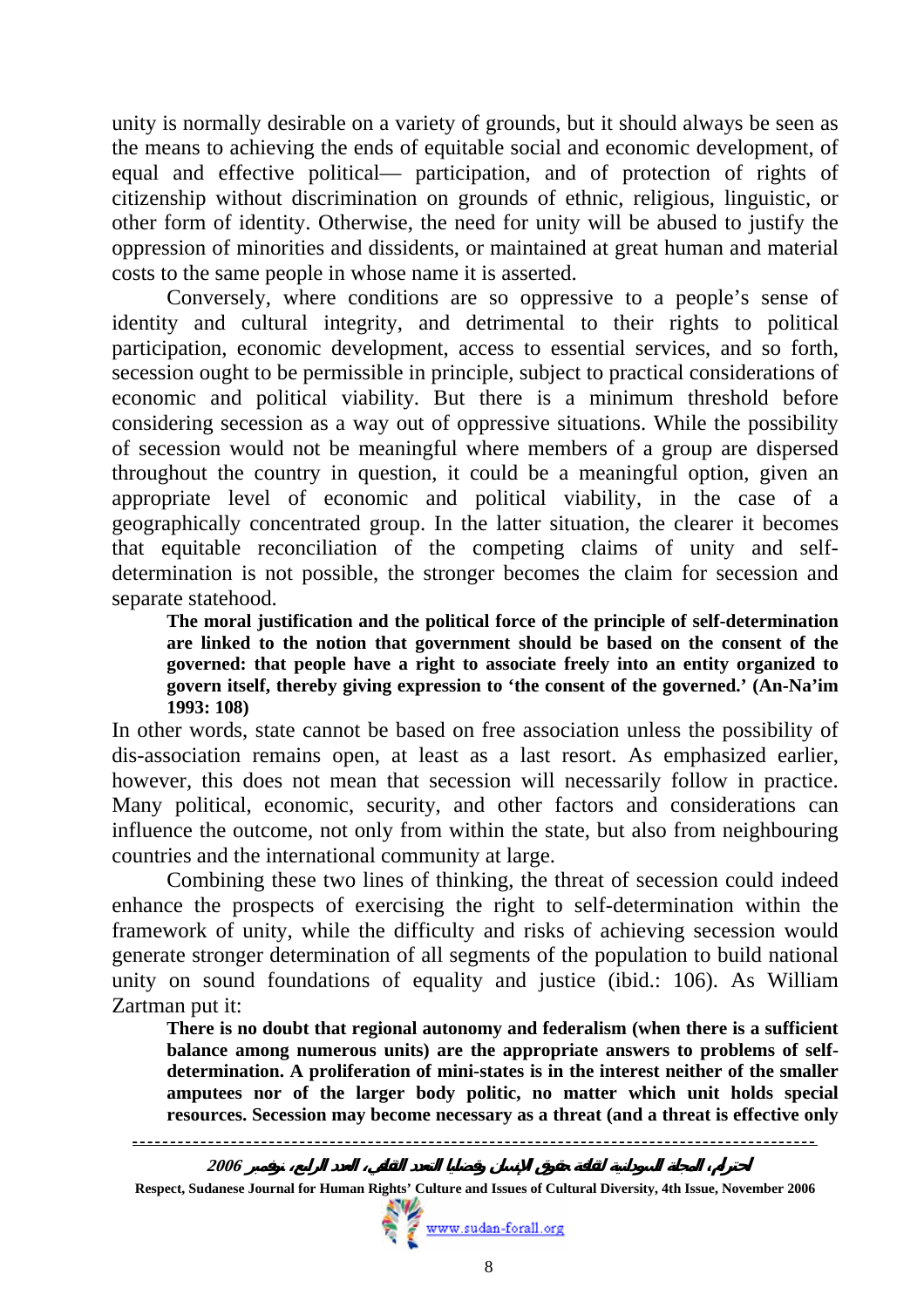#### **if it is real) to make governments live up to the responsibi1ity for all their people that sovereignty implies. (Deng et al. 1996: 56)**

In other words, keeping the two options of securing self-determination either within a united existing state, or through secession and separate statehood, is likely to produce a strong incentive for all parties to create conditions for unity to continue precisely because they cannot take unity for granted, while the decision to seek secession will not be taken lightly because of the difficulty and risks of achieving it.

It is true that, in the final analysis, whether a "people" is entitled to exercise the right to self-determination to the extent of secession is a political question to be answered over time. Moreover, because there is no independent and impartial arbiter who will decide on the legitimacy of the claim and enforce that judgment, the outcome of a claim to secession will depend on many complex and interactive factors, including the ability of the people in question to sustain their cause and enlist sufficient internal and external support. Nevertheless, we believe that the analysis presented here can assist all parties to a conflict, and other regional and international actors, in mediating prolonged and complex conflicts, like that in Sudan, and minimizing the human and material costs of conflict. Part of this process of mediation, we suggest, should lead to the formulation of an international law principle to facilitate one or the other form of self-determination for minorities. Should such an international law principle be recognized, we argue, a government can be held accountable for its violation of the right to self-determination of all segments of the population within the framework of the existing state. If the government fails to rectify the situation, it will suffer the consequences of violating international law, and other governments would be justified in supporting the demand of the oppressed minority to secession, as and when appropriate.

#### III. THE DIALECTIC 0F UNITY AND SELF-DETERMINATION IN SUDAN

The first cycle of civil war in Sudan started as a small rebellion in western southern Sudan in August 1955, few months before the country achieved independence from Anglo-Egyptian colonial rule on January 1956. That phase of the civil war persisted, at varying degrees of intensity, through the first democratic period (1956—58), the first military regime of General Ibrahim Aboud (1958—64), and the second democratic period (1964—69). It was settled during the second military regime of General Mohammed Numeiri (1969—85) through the establishment of regional autonomy for the south under the Addis Ababa Agreement of 1972 and the 1973 Constitution. However, Numeiri himself unilaterally repudiated the basic elements of that peace settlement through a series of serious violations of the



**احترام المجلة السودانية لثقافة حقوق الإنسان وقضايا التعدد الثقافي، العدد الرابع، نوفمبر <sup>2006</sup>** 

**Respect, Sudanese Journal for Human Rights' Culture and Issues of Cultural Diversity, 4th Issue, November 2006**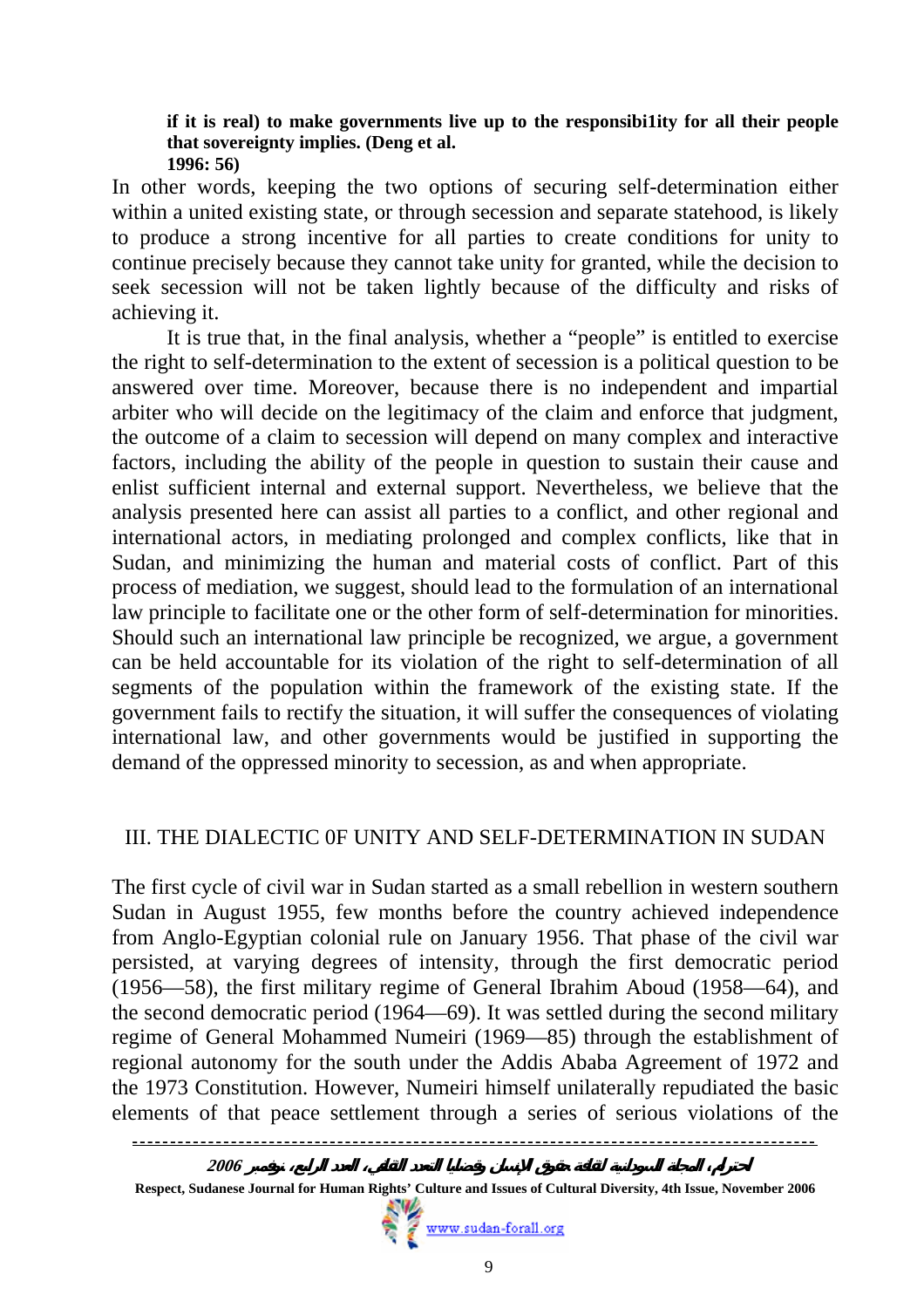express terms of the Addis Ababa Agreement during the late 1970s and early 1980s, thereby leading to the resumption of the civil war by the second half of 1983. This second and current phase of the civil war has persisted through the overthrow of Numeiri (April 1985) and the third democratic period (1986-89), and it continues now under the third military regime (1989 to the present).

Space does not permit a detailed discussion of the causes and stages of this long and devastating civil war.(2) Neither is it possible to review and evaluate the various efforts at mediation and conflict resolution by a variety of local, regional and international actors. But it is perhaps pertinent to note that the latest declaration of principles developed with the mediation initiative under the auspices of the Inter-Governmental Authority on Drought and Development (IGADD), recently named Inter-Governmental Authority on Development (IGAD), combines the three main themes discussed in this paper.(3) This declaration of principles includes self-determination as a fundamental and inalienable right, national unity as a desirable objective that should be given priority, and interim arrangements that formulate the basis and sustainability of unity, to be tested through a referendum at the end of the stipulated period.

To give unity priority as an objective, while upholding the right to selfdetermination, is to emphasize the urgent need to formulate the principles or conditions upon which genuine and just unity can be sustained in accordance with the right to self-determination. Such principles and conditions will no doubt include issues of decentralization and division of powers, establishment of governance and security arrangements, sharing of national wealth, protection of fundamental rights within a framework of democratic pluralism, protection of cultural identities of minorities, and language policies. The nature of the present military regime, and its apparently strong identification with the ideological position and political program of the National Islamic Front, indicates to observers that agreement on these and related matters may depend on the resolution of the problematic question of the relationship between Islam and the state, and the application of Islamic Shari'a (traditional formulations of Islamic law) in particular. As briefly explained below, moreover, this question may be difficult for all the major political forces in the Muslim northern Sudan. But it is equally clear that the national leadership of a country like Sudan, of whatever ideological and political persuasion it may be, must have the vision and political courage to take difficult decisions in order to realize peace and unity.

The linkage between unity and self-determination may also be difficult for most Sudanese political leaders, northern and southern alike, to accept and implement. Although rarely articulated in these terms in the past by the majority of southern leadership, self-determination has more recently become increasingly seen as an essential framework for conflict resolution in Sudan (Deng 1995a, 1994:

 **Respect, Sudanese Journal for Human Rights' Culture and Issues of Cultural Diversity, 4th Issue, November 2006**

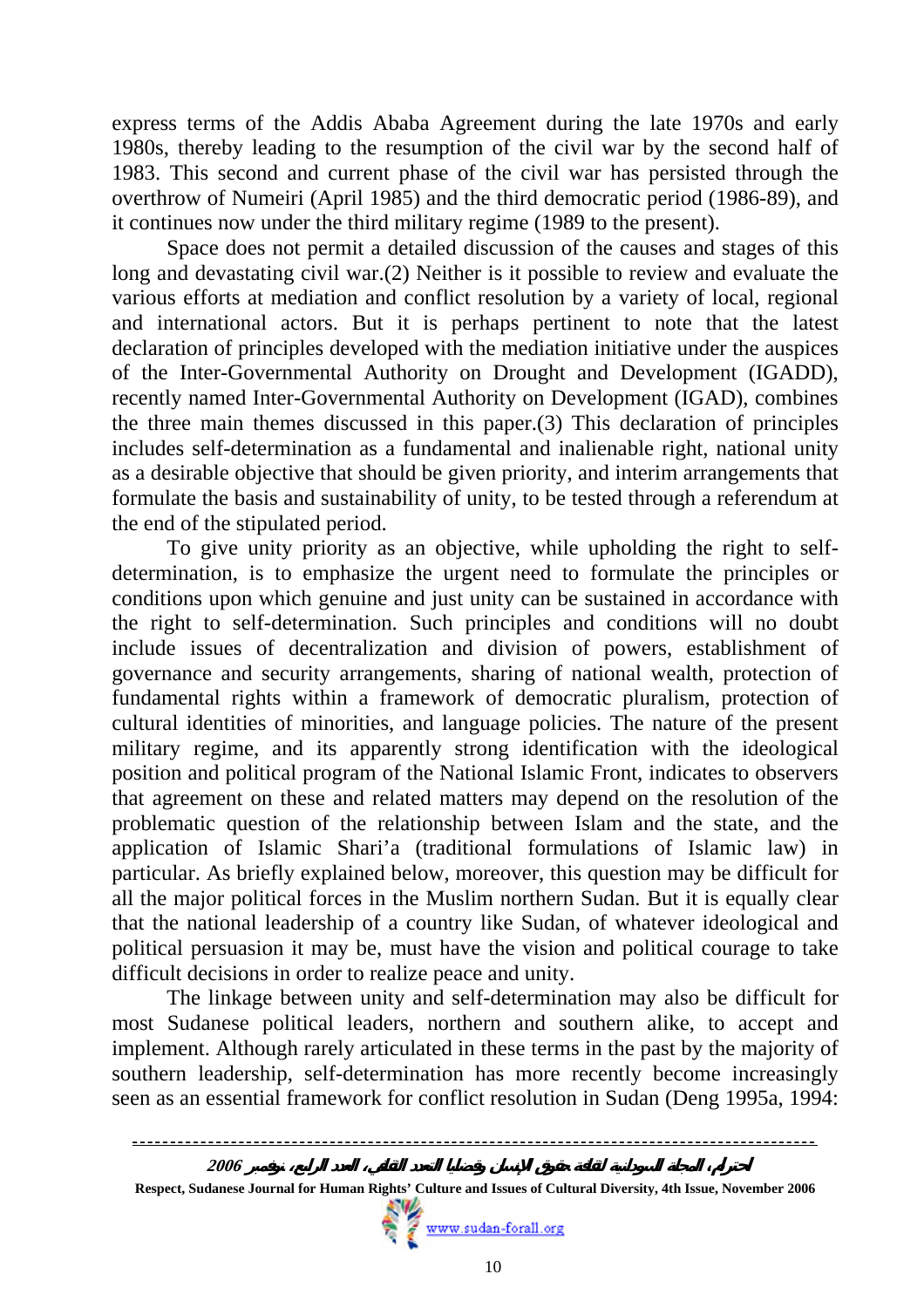10). Peace initiatives and general Sudanese political discourse should therefore clarify the concept of self-determination and discuss its relevance to conflict resolution in the country.

The right to self-determination has always been, and will continue to be, the foundation of any nation-state, not only for the purposes of achieving political independence from colonial rule, or at the initial stages of "nation-building," but throughout the existence of the state and in every aspect of its political, economic, social, cultural, and other institutions and processes. Self-determination is a means to ensuring a people's ability to select a government of their choice which will protect their personal security and fundamental rights and freedoms under the law, achieve sustainable and equitable economic development, secure essential services in education, health care, and so forth; it is the right of all citizens to selfgovernance through their freely elected agents and legally appointed officials, who are accountable for the effective and equitable performance of their obligations to the totality of the population, without any discrimination on grounds of race, ethnicity, religion, gender, or language. At the individual, group, or community levels, self-determination is about the right and ability of all citizens to assert their ethnic or cultural identity, and to enjoy the benefits of belonging to any community or group without fear of discrimination or adverse consequences.

In this light, genuine and lasting self-determination should be the object and purpose of peace and unity in any country, deriving its legitimate meaning and content from the daily life of the state and society, and not a "once and for all" political function that elites perform on behalf of "the nation" at the time of independence or establishment of the state. The term usually comes into prominence in situations of severe conflict, strife, or civil war precisely because appropriate conditions for sustaining the existing arrangements for consensual unity are not sufficiently observed and respected in the daily functioning of the state and society at large during "normal" times. But when the right to selfdetermination is discussed or considered openly, political leaders and the public at large tend to react either to misconceptions of the principle, or to negative perceptions of the circumstances of its invocation in the particular context, instead of reflecting on its essential nature, obvious validity, and relevance to the situation at hand.

By focusing on secession or separation as the only possible outcome of asserting the right to self-determination, all sides to a conflict miss the essence of the right and its relevance to unity itself as well as to separate statehood. The assumption of the desirability of unity itself, and the principles, structures and processes of governance, societal values and institutions, should always be examined in light of this continuing and integrated conception of selfdetermination. Any state, whether old or new, should be constituted, and unity

 **Respect, Sudanese Journal for Human Rights' Culture and Issues of Cultural Diversity, 4th Issue, November 2006**

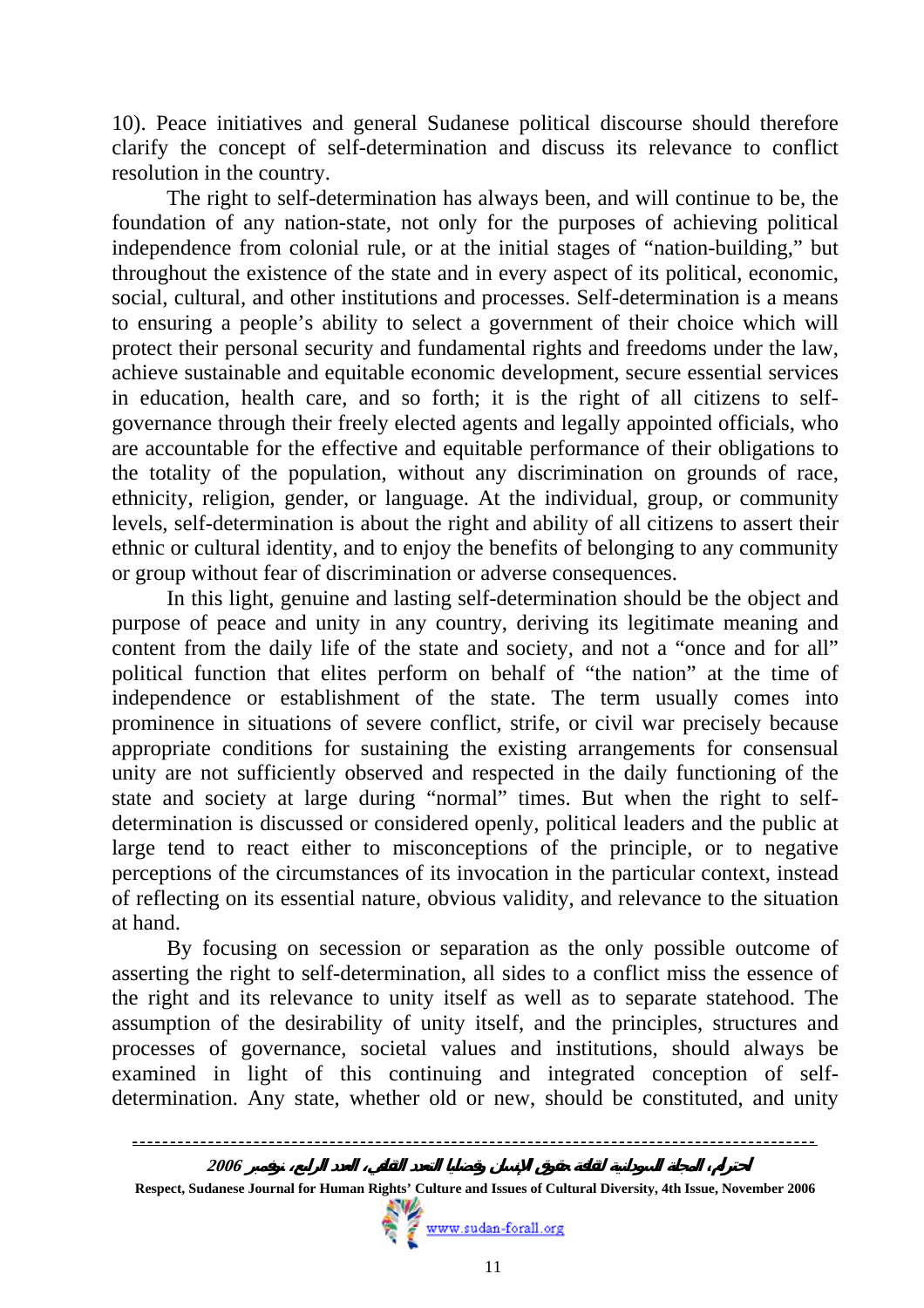maintained or rejected, in order to realize and secure the self-determination of all the people(s) of the country. From a unity perspective, if the ultimate objective and legitimating purpose of self-determination is not achieved and sustained, then the people(s) must question the basis of statehood and assumption of desirability of unity with a view either to immediately and effectively rectifying the situation or to reconstituting the state in ways that are more conducive to achieving genuine and lasting self-determination for all its people, and every individual person or group.

A determination that existing structures and operations of unity have failed should not necessarily lead to secession and separate statehood; some form of decentralization, federalism, or confederation, coupled with appropriate division of powers and resources, protection of individual and communal rights, and so forth, may suffice. But the possibility of secession should be seriously considered when such alternative solutions have been tried and seen to have failed; otherwise, there would be no credible prospects of ending a drastic confrontation and destructive civil war of the type taking place in Sudan today, as all sides to the conflict will continue "business as usual." As suggested earlier, this twofold approach would achieve a balance between the dangers of oppressive unity and the risk of unjustified separation: the risk of secession acting as the incentive for all parties to work harder at establishing and securing continuing self-determination within the framework of unity, while the difficulty of secession and risks of separate statehood work to deter frivolous or premature demands for separation.

This whole process of re-examination and mediation can and should be done in a peaceful and orderly manner. A mediation and negotiations stage is inevitable even where, as in the case of Sudan, one side to a conflict wages an armed struggle in the belief that it is justified in doing so in order to force the other side to acknowledge the legitimate demands of those who are denied genuine and lasting self-determination, whether within a framework of unity or through secession. Thus, a mediation and negotiation stage is bound to come into play in the case of Sudan in order to achieve agreement on the measures and stages for giving unity a chance. Should secession of a certain region of an existing state be the agreed option, negotiations will be for dealing with transitional arrangements, determination of borders, allocation of international rights and obligations between the old, unified state and the two emerging states.

Realistically speaking, and as the present case of Sudan illustrates, the positions and ambitions of parties to the conflict would probably preclude even the possibility of orderly and rational dialogue where analysis like the one we present can be considered and acted upon, to the extent it is accepted. The harder the case on the ground — where there is violence and civil war with one side or the other (or both) believing that they can win a military victory — the more difficult it will be to envisage the sort of mediation and reflection suggested here. With due regard



**Respect, Sudanese Journal for Human Rights' Culture and Issues of Cultural Diversity, 4th Issue, November 2006**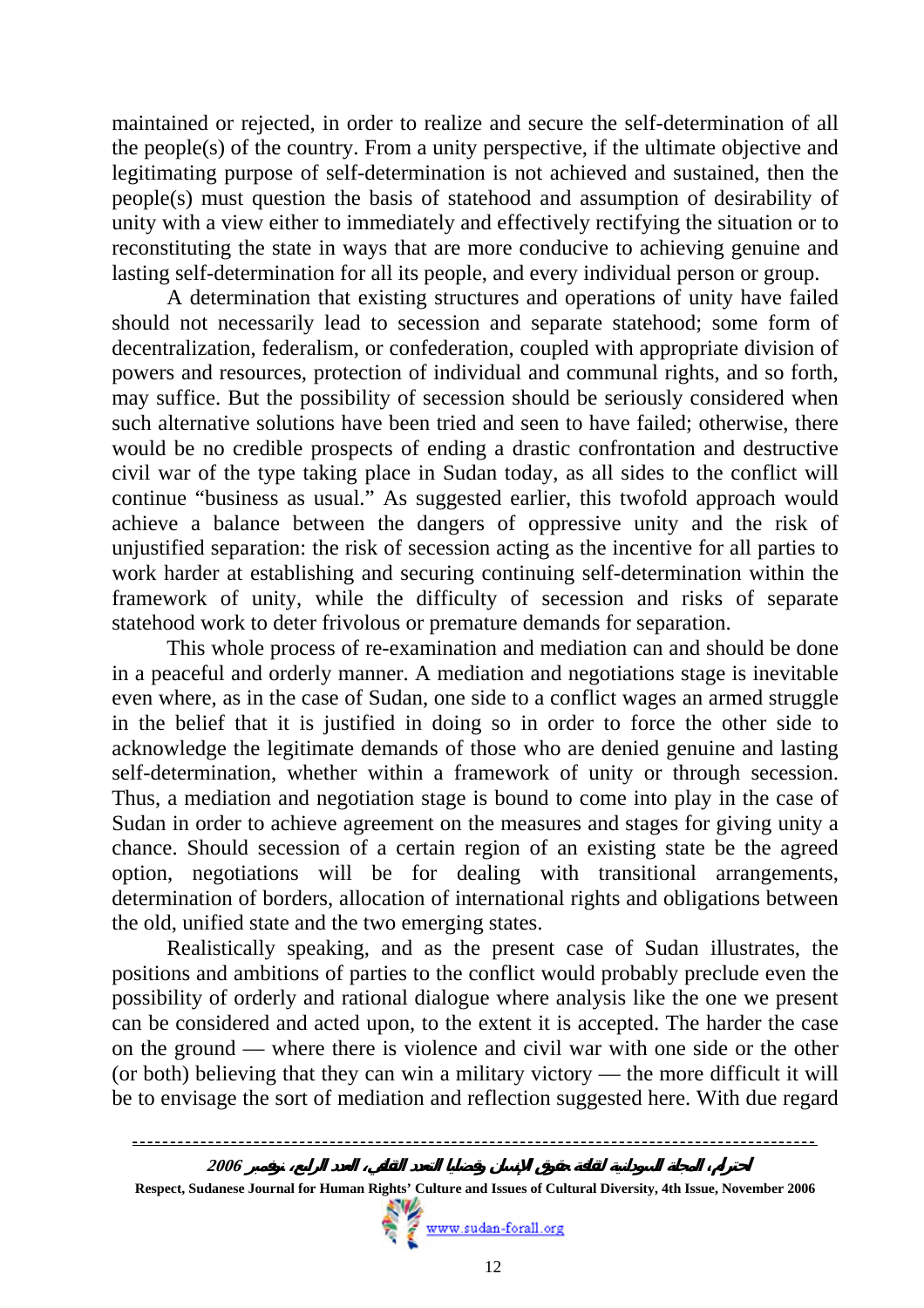to these realities, we note that the immediate protagonists are necessarily dependent on other supporters, inside and outside the country. Both sides to a conflict need financing for their war efforts, logistical support from neighbouring countries to secure supplies and troop movements, diplomatic support at intergovernmental organizations, and so forth. In short, there are many actors who can listen and engage in dialogue, and who, if persuaded (or pressured by the international community), can have a significant and immediate impact on the behaviour of seemingly indifferent or intransigent protagonists.

### IV. ACTORS AND FACTORS IN THE SUDAN CIVIL WAR

It may be helpful at this stage to recall pertinent aspects of the recent history of the Sudan, and highlight relevant elements of its ethnic and religious composition, in order to place the basic choice between unity and separation in context. As the Sudanese conflict has escalated considerably in recent years, the divisive issues have become crystallized, thereby relatively clarifying the options before the parties. It is imperative now, we suggest, that this clarity be transformed into successful conflict resolution through the development and implementation of a mutually acceptable solution. Who are the actors in this process, and what political and other issues and factors are likely to affect the prospects of peace and development in Sudan today?

The main actors in the Sudanese civil war at the time of writing (March 1996) may be described as follows. On the central government of Khartoum side, there is now the military regime of General Omar Hassan Al-Bashir, who came to power by a military coup d'Etat on 30 June 1989, and who receives the support of the National Islamic Front (NIF) of Dr. Hassan Al-Turabi. This military-NIF regime is opposed in the north by the National Democratic Alliance (NDA), consisting of the Umma Party of former Prime Minister Sadiq A1-Mahdi, who was overthrown by the 1989 coup; the Democratic Unionist Party; Sudanese Communist Party; and a few small regional parties, former leaders of trade union and professional associations; as well as independent personalities and intellectuals. On the southern side, there is the Sudanese People's Liberation Movement/Army (SPLM/A), under the leadership of Dr. John Garang de Mabior who initiated the second phase of the civil war against former President Numeiri in 1983. In August 1991, however, Dr. Riek Machar and Dr. Lam Akol broke away from the SPLM/A and established the SPLM/A United, which Machar subsequently reorganized into the South Sudan Independence Movement/Army (SSIM/A), while Lam Akol remained in an anomalous rebel position. Machar's



**Respect, Sudanese Journal for Human Rights' Culture and Issues of Cultural Diversity, 4th Issue, November 2006**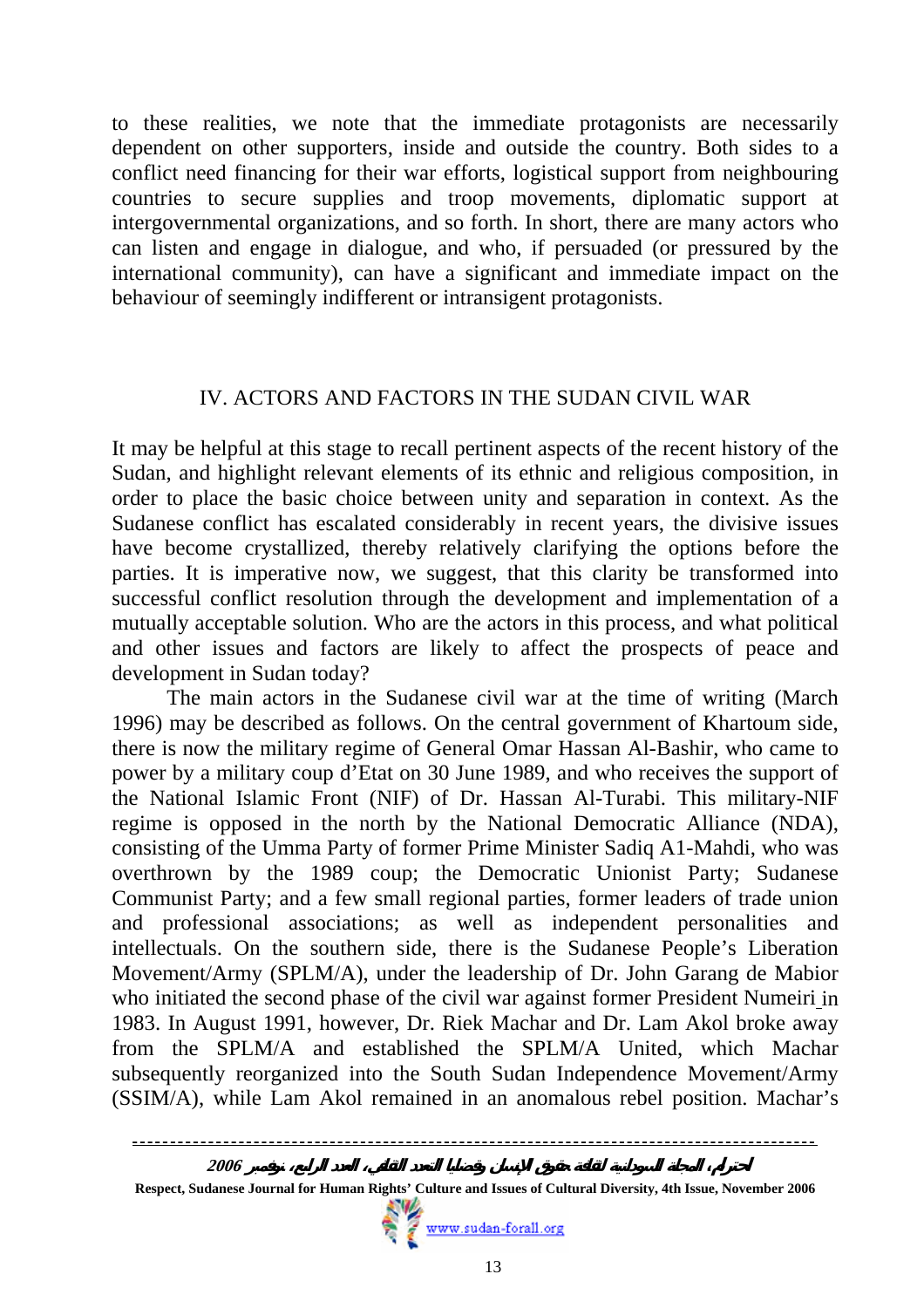leadership of the breakaway faction was later contested by William Nyuon, from Machar's own ethnic group. After joining the rebellion against Garang for some time, Nyuon returned to Garang's mainstream SPLM/A. He was, however, subsequently killed by soldiers loyal to Machar. These southern factions (and their sub-factions) have been engaged in a bloody confrontation among themselves, which has at times exceeded the intensity and destructiveness of their struggle with government forces. On 10 April 1996, Machar returned to the Sudan after reaching an agreement with the government on the basis of national unity with some vague recognition for the right of the south to a referendum. This has left the SPLM/A more or less the sole representative of the southern struggle in the war.

To appreciate some of the complexities and paradoxes of the Sudanese civil war, note that SPLM/A is now considered to be an integral part of the National Democratic Alliance (NDA) opposition, although it had engaged in a bloody conflict in 1986—89 with then Prime Minister Sadiq Al-Mahdi before he was overthrown. During that period, the government consisted mainly of a coalition between the Umma and Democratic Unionist Party (DUP), but MF was also part of the government for part of the time. Now that the Umma, DUP, and SPLM/A are all part of the NDA in opposition to the military-NIF government in Khartoum, it remains unclear whether this is a tactical alliance against a common enemy or the expression of a genuine and lasting agreement on the basis of unity and selfdetermination that will survive the overthrow of the military NIF regime.

The complexity and paradox of the situation can also be seen in the large degree of agreement among most political forces on the unresolved main issues. These issues include: the sharing of power and national resources between the center and the regions; the system of government, in particular the form of democracy suitable for the country; security arrangements; the relationship between religion and the state specifically the role of Islamic Shari'a law; the definition of national identity, particularly as it relates to Arabism, Africanism, Islam, Christianity, and indigenous belief systems; and principles of foreign policy with respect to external linkages to the diverse element of the internal configuration (Deng 1990b).

Moreover, there is even a degree of consensus on the broad lines of action that need to be taken on some of the issues. Most recognize, for example, that the country is too large and too diverse to be governed through a centralized system and that decentralization in the form of regionalism, federalism, or similar arrangements would be more suitable. As we emphasize below, however, agreement on the principle of decentralization as such, even to the extent of federalism, will not be enough without agreement on the basis of the national state itself; this is true especially in relation to the issue of the application of Shari'a and its discrimination against non-Muslims and women citizens of the country at the

 **Respect, Sudanese Journal for Human Rights' Culture and Issues of Cultural Diversity, 4th Issue, November 2006**

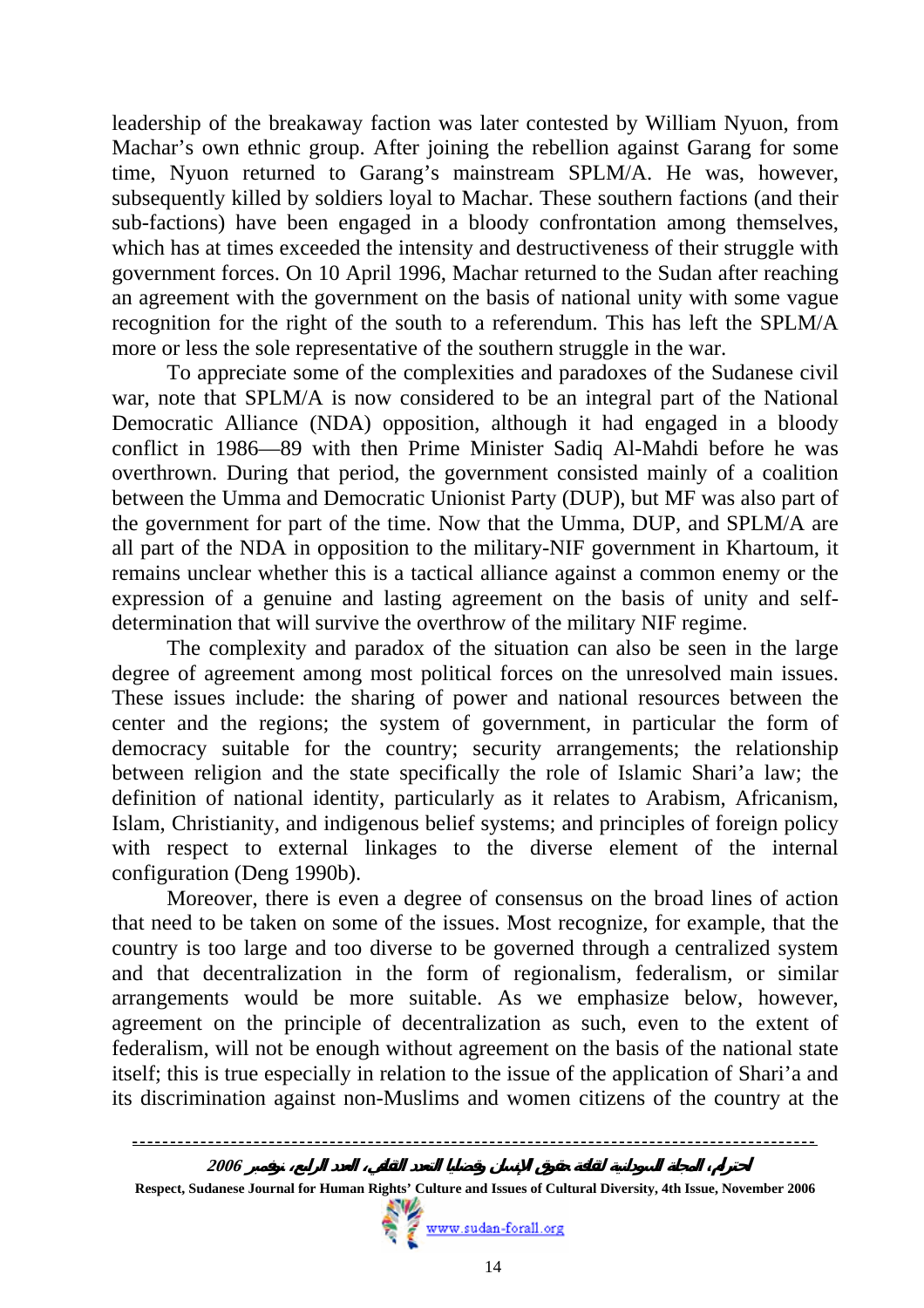national federal level, as well as in the regions where Shari'a is applied. Also, the peripheral regions of the country in the west, the east, the far north, and particularly the south, have suffered in the past from gross inequities in the sharing of power and the distribution of wealth, services, employment opportunities, and programs of social and economic development. Although most Sudanese leaders would now see the need for affirmative action and remedial preferences in any future arrangements for these regions, they would probably strongly disagree on the precise nature and scope of those measures.

There is also an increasing recognition, though probably short of national consensus, that past experiences have afflicted the country with a vicious cycle. Parliamentary democracy (on universal suffrage, often not conducted in all parts of the country because of the civil war) has always brought into power religiously based sectarian parties that were more preoccupied with factional infighting and petty squabbles than with addressing the pressing problems of the country. Each time, the military steps in to "save" the country but only manages to degenerate into its corrupt dictatorship, which, on two occasions (October 19M and April 1985), has provoked popular uprisings that forced the government out of power and restored liberal democracy. Regardless of the "civilianization and normalization" of the military government that came to power in the 1989 coup d'etat through to non-party elections in March 1996, there appears to be wide consensus, including those opposed to the present government and those committed to pluralistic democracy, on the need for developing alternative models to what the country has been experiencing in these vicious cycles (Deng 1995b: 2—3). It remains to be seen what this emerging consensus will mean for the content of genuine self-determination for all the people(s) of Sudan in the terms discussed in this paper.

The most controversial issue, we suggest, is the relationship between religion (Islam in this case) and the state. This issue first arose in Sudanese political and constitutional discourse immediately after independence, and it remained a source of tension during both civilian and military cycles of governments. With the imposition of Shari'a as the sole legal system of the country by former President Numeiri in September 1983, and especially since the military-NIF regime came to power in June 1989, the issue became whether to transform Sudan into an Islamic state in which women and non-Muslim Sudanese cannot enjoy equal rights as citizens of their own country. (4) While the present regime is the most openly committed to this ideological position, the other two major traditional parties in the north (Umma and DUP) are also closely associated with this view by virtue of their constituencies and the rhetoric of their leaders. Other significant political forces in the north, including the so-called "modem forces"

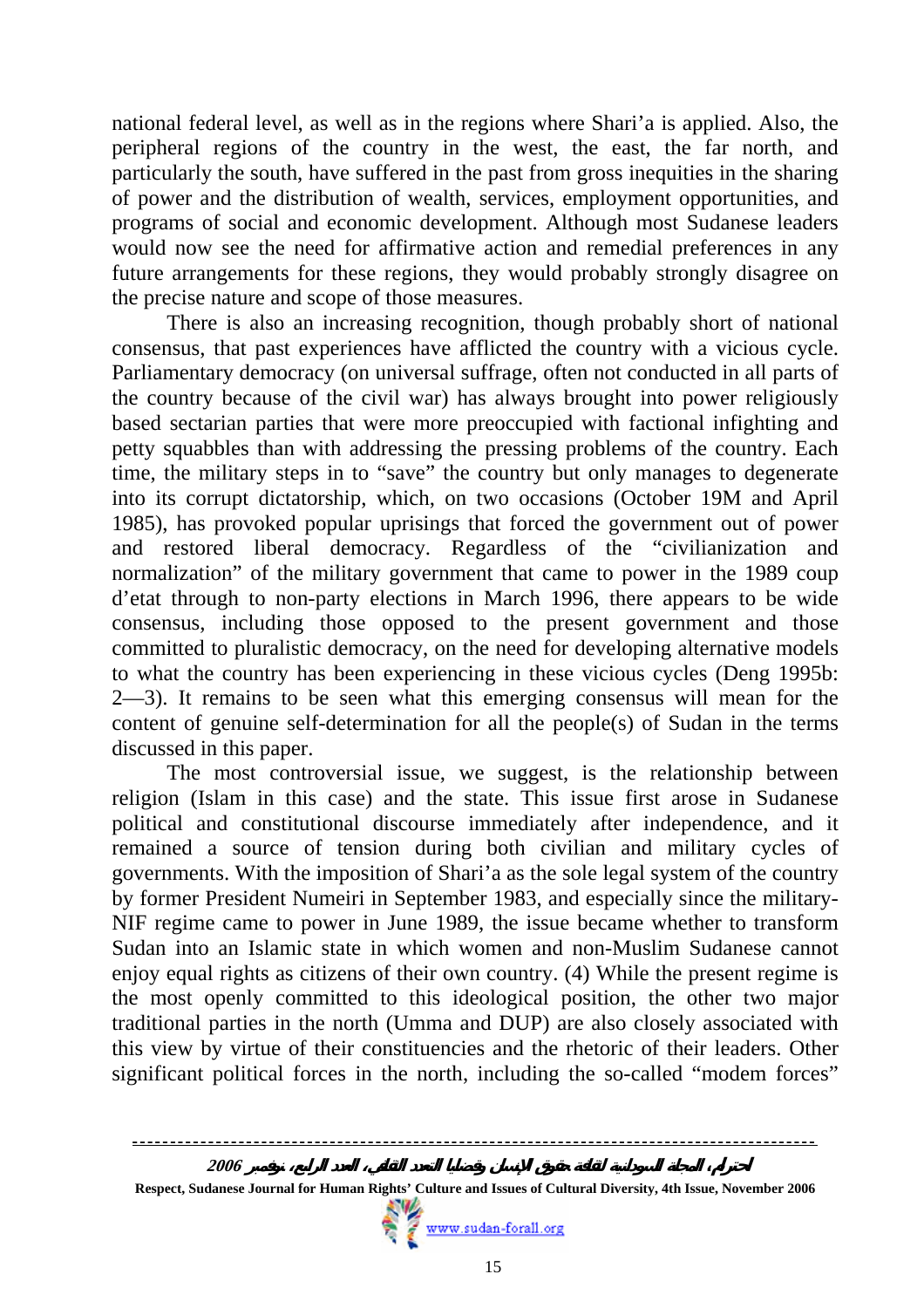(trade unions and professional associations), are either ambivalent on the issue, or unable to articulate and openly defend an alternative position.

In response to objections to establishing an Islamic state, Sudanese advocates of Shari'a argue that the consequences of the negative application of Shari'a are exaggerated, or that *ijtihad* (juridical reasoning) can be exercised by Muslim jurists to modify the most serious negative consequences for non-Muslims and women. It is important to note, however, that none of the major political parties in Sudan to date, whether in government or opposition, has produced a clear statement of its position on these issues, or has addressed the question of the jurisprudential foundations of full and complete equality for non-Muslims and women. Some individual leaders, including Sadiq Al-Mahdi of the Umma Party and Hassan Al-Turabi of the National Islamic Front (NIF), have expressed the wish for reform and have speculated about its possible outcome.

But all those individual calls for reform are open to two serious objections. First, they lack a clear statement of the Islamic jurisprudential methodology of reform, and as such can only be characterized as wishful thinking, if not cynical "double-discourse" to appease external opponents of those leaders without antagonizing their internal or party supporters. Second, and to the extent that tentative and unsubstantiated reform proposals have been articulated in hypothetical form, they clearly fail short of achieving equality for non-Muslims and women as full citizens of their own country.

It is in this context that the SPLM/A and most of the parties, including the Umma party — but without the DUP or NIF — agreed on abrogation of the Islamic "September Laws," promulgated by former President Numeiri in September 1983, in the Koka Dam Declaration of March 1986.(5) But the DUP was generally believed to have already committed itself to the abrogation of those laws at the time of the 5 April 1985 uprising that led to the overthrow of Numeiri, and it has subsequently reaffirmed its opposition to the September Laws. Moreover, all parties to NDA, including the Umma and DUP, seem to have accepted the separation of Islam and the state in principle in the so-called Asmara Declaration of March 1995, although the actual text of the declaration does not say so explicitly. This sort of ambivalence, we suggest, is characteristic of the behaviour of all northern Sudanese political forces.

In fact, Numeiri's government intended the use of the euphemism, "September Laws," to insinuate that those laws were not really "Islamic," but, quite the contrary, a perversion and exploitation of Islam. The implication was that only on that ground could they be abrogated. Even then, the position of the Umma Party and DUP was that they would be replaced by more genuine Islamic laws. Nevertheless, the so-called "September Laws" were never abrogated as agreed. And yet, it was the pressing need to accommodate the south that led to the

 **Respect, Sudanese Journal for Human Rights' Culture and Issues of Cultural Diversity, 4th Issue, November 2006**

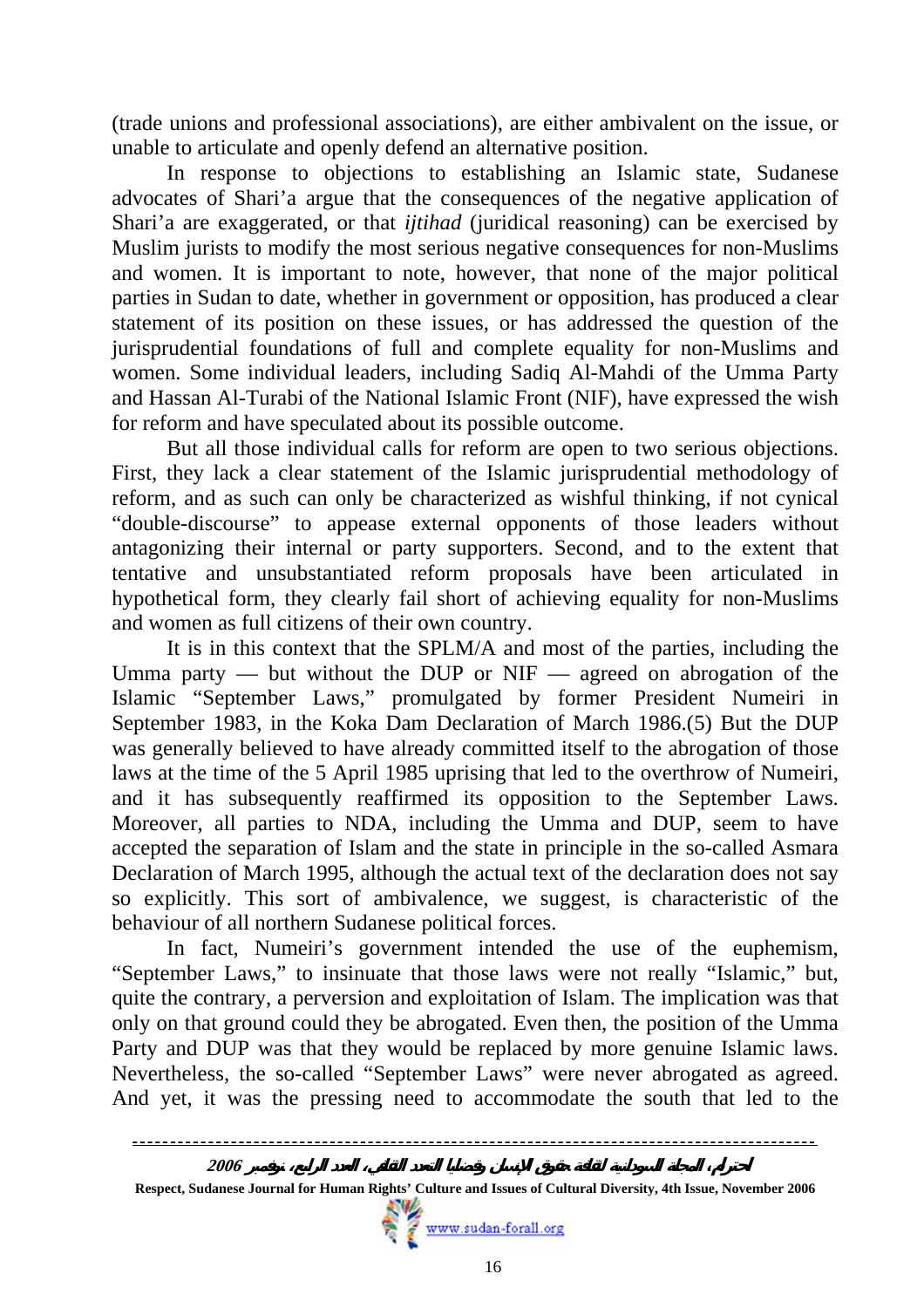agreement between Sayyid Mohamed Osman Al-Mirghani and Dr. John Garang de Mabior, leader of the SPLM/ SPLA, on 16 November 1988 to "freeze" the "September Laws."(6) However, that agreement generated considerable controversy and a series of political crises between the DUP, on the one hand, and the Umma and NIF, on the other hand, and also between the Umma and NIF.

Whatever may be the strategic or tactical position of northern political parties and groups in the past and whatever the possibilities of Islamic law reform (see generally, e.g., An-Na'im 1990), the real challenge facing the national leadership of Sudan is how to secure the foundations of unity with equality and justice for all citizens, without distinction on grounds of religion or gender. From the point of view of the analysis of this paper, the real issue is whether full and complete equality for women and non-Muslim Sudanese is achieved and maintained not only as a matter of law and official policies and practice, but also through educational and other efforts to realize a genuine sense of national unity in social and cultural terms. If the government of the day, and other major political forces in the north, fail to consistently and systematically secure such equality for any segment of the population, then it repudiates the principle of selfdetermination as the fundamental foundation of national unity, whatever may be the reason for that failure.

In any case, as suggested at the beginning of this paper, the issue should not be seen in terms of enabling leaders to act with impunity, because responsible leadership necessarily involves making decisions that can have negative political consequences that leaders are willing to accept in the national interest. By failing to abrogate the Islamic laws in the 1980s, northern leaders were calculating that they can afford to disregard the objections of southern and other opponents of those laws. The question now is whether northern leadership, both in government or opposition, is willing to accept the political consequences of decisions and policies that are deemed necessary for achieving unity and peace in the country. Responsible leadership should never mean always following so-called popular sentiments and wishes, regardless of the consequences for the national interest.

#### V. COMPETING VISIONS IDENTITY

We also believe that it would be seriously misleading moreover, to see the issue of religion in isolation from all the other issues and, in particular, the critical question of national identity.(6) Indeed, religion has become a symbol of everything that identifies the parties and determines their relative position in the power hierarchy and in the distribution patterns. Religion has also become a critical factor in



**Respect, Sudanese Journal for Human Rights' Culture and Issues of Cultural Diversity, 4th Issue, November 2006**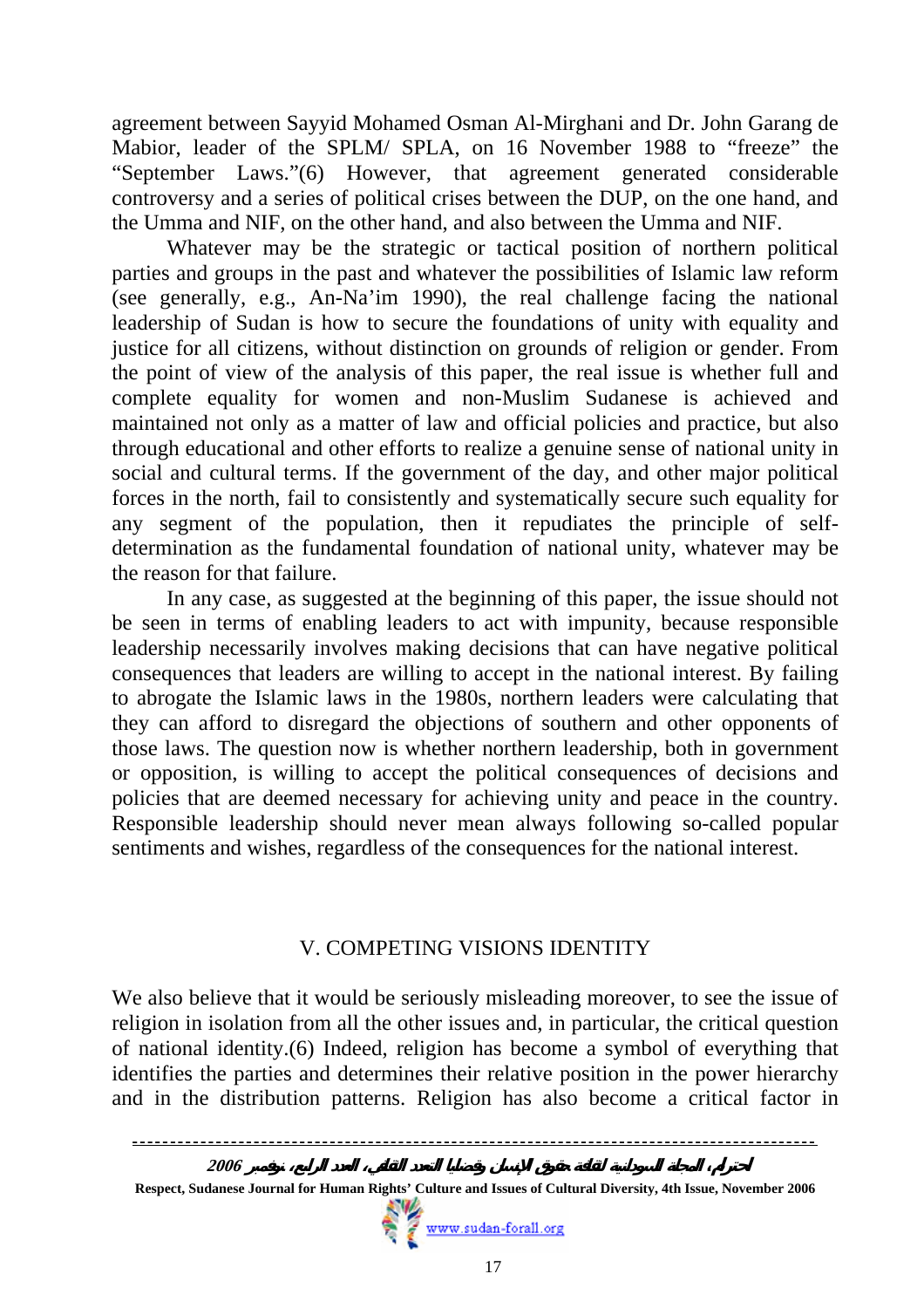foreign policy and external linkages to internal symbols of identity. This is the outcome of a historical evolution that has shaped the contrasting and now conflictual perspectives from the north and the south. In terms of our analysis, however, all these dimensions and implications of the role of religion must be addressed, if self-determination within a framework of national unity is to be maintained in Sudan today.

 To appreciate the role of religion in the composite of identities of race, ethnicity, and culture which now divide the country into "Arabs" and "Africans", Muslims and non-Muslims, it is necessary to have a closer look at the processes of Arabization and Islamization in the north, the limits of their extensions to the south and the conflicting perspectives on the nation that have resulted from the tow-track evolution of identities. Space does not permit a full examination of theses processes, but the following brief review should suffice for our purposes here.(7)

 The present cleavage between the north and the south is the outcome of a historical process characterized by stratification and the grading of races, ethnicities, cultures, and religions in favour of Arabism and Islam. However, from an ethnic and cultural perspective, the north was not uniformly affected by Arabization and Islamization to the same degree as was the south. In racial, cultural, and religious terms, what emerged from the process is an integrated mold that is uniquely Sudanese. Most of the Arab tribes of the north do not resemble their fellow Arabs in North Africa and in the Middle East, but they are intensely proud of their Arabism and seek to support it by tracing their genealogies back to Arabian and in some instances to the tribe, indeed the immediate family, of the Prophet Mohammed, though such claims cannot be substantiated. Moreover, some parts of the north, notably the Fur and the Nuba, in the west, and to a lesser extent Beja in the east, were not much affected by Arabization, although they adopted Islam with a zeal that was reinforced by their indigenous belief systems. Even in the far north, the Nubians have retained their language and sense of identity, despite the adoption and integration of Arab elements. What makes these non-Arab anomalies in the north particularly significant is that Islam in the Sudan, unlike in many African countries with Muslim majorities, tends to be associated with Arabism as a composite concept of race, ethnicity, and culture.

Despite the concerted efforts, at least since the Ottoman-Egyptian rule and Mahdist state of the last century, Arabization and Islamization did not extend to the south, even though a degree of cross-cultural influences took place. Contact and interaction between the two parts of the country were characterized by hostilities ranging from invasions by slave hunters to incursions by successive governments trying to expand their domain southward. As a result, although some crossfertilization took place, the two parts of the country remained distinct, seeing hardly anything in common.



**Respect, Sudanese Journal for Human Rights' Culture and Issues of Cultural Diversity, 4th Issue, November 2006**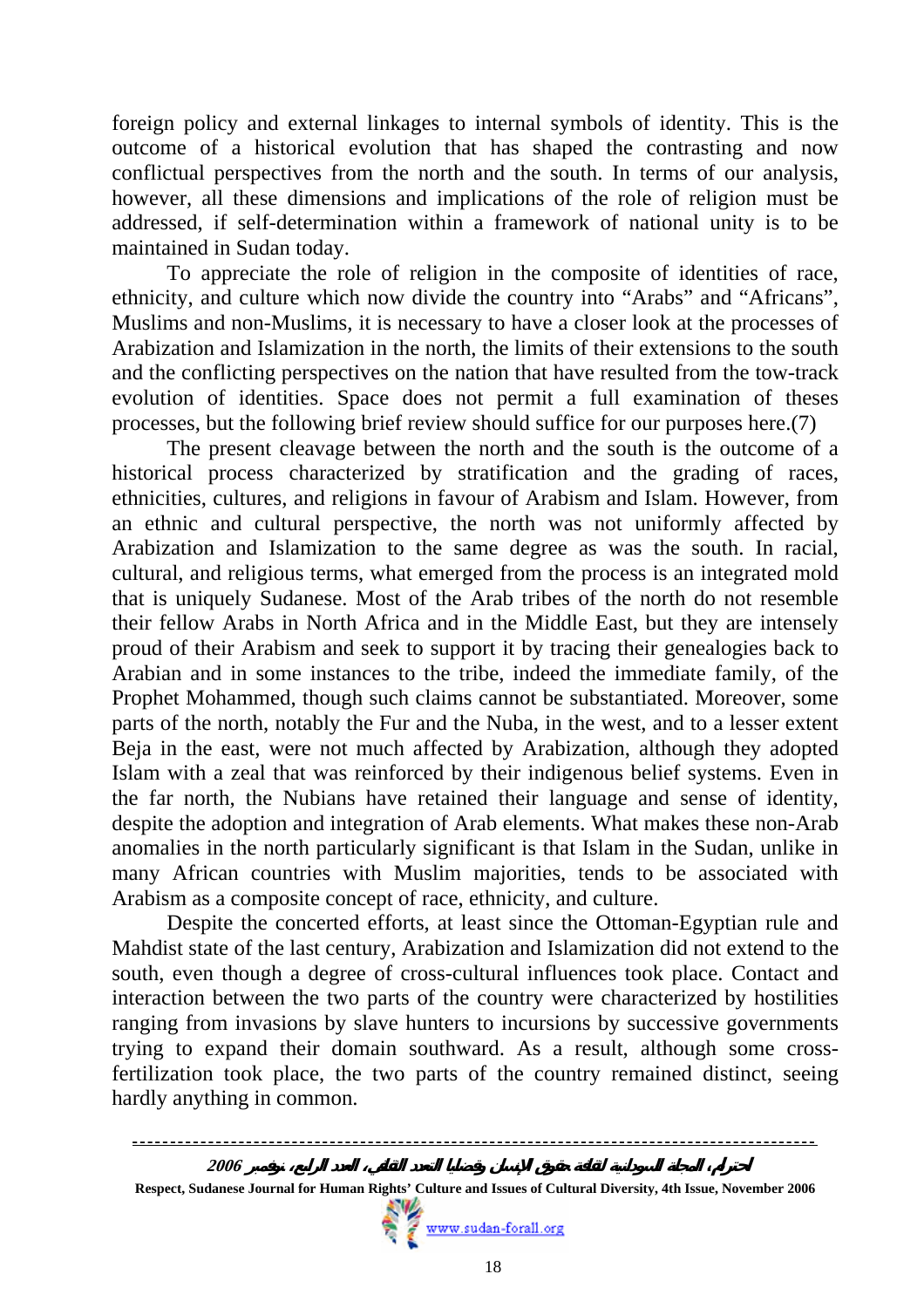Therefore, two factors complicate the issue of religion as a barrier to the resolution of the conflict. First, the Islamic agenda represented by the present government has been shared in varying degrees by successive regimes since Numeiri; and that agenda is not only integral to the political foundation and orientation of the major parties (Umma and DUP), but also difficult for other political forces in the north to confront. Indeed, the debate over the issue of an Islamic constitution and scope of application of Shari'a goes back to the earliest constitutional discussions since independence. Second, religion is also integral to ethnicity and perceptions of individual and collective self-identity.

Judging from the historical dynamics of identity among southerners and northerners, it is not so much integration or assimilation into the Arab-Islamic mold as it is the domination associated with the imposition of integration or assimilation that southerners resent and resist. That resistance has in turn proved to be the most formidable barrier to the establishment of an Islamic state in the Sudan. Even those northerners who oppose the application of Shari'a tend to express their objection in terms of consequences to the south, without adding their own grounds.

From the perspective of the non-Muslims in general, and of the south in particular, however fair, just, and magnanimous the Arab-Islamic framework advanced by NIF and the dominant political forces in the north may appear to be, it can never provide for full equality. Advocates of an Islamic state argue that the non-Muslim minority should accept the will of the Muslim majority in this regard. Once the majority concedes its "democratic" right to establish an Islamic state to enforce Shari'a, it promises to guarantee minority rights. But given the nature of an Islamic religious state, and the detailed content of Shari'a, the majority's conception of minority rights will not conform to the requirements of a united Sudan where all citizens would enjoy equality and respect for their fundamental rights without discrimination on grounds of religion or gender. Besides, Islam in Sudan implies Arabism as a racial, ethnic, and cultural concept, which inevitably discriminates against non-Arabs, even if they are Muslims.

In this light, it also becomes clear that federalism alone will not resolve the issue of the relationship between Islam and the state in general, and the problems associated with the application of Shari'a in particular. By its very own terms and fundamental premise, the consequences of the application of Shari'a cannot be confined to any unit within a federal state without repudiating the fundamental rights and freedoms of non-Muslim and women citizens throughout the country. If Shari'a is applied in any region of the country or at the level of federal or central government, then non-Muslim Sudanese and women will certainly suffer inequality and discrimination in that region as well as at the national federal or

 **Respect, Sudanese Journal for Human Rights' Culture and Issues of Cultural Diversity, 4th Issue, November 2006**

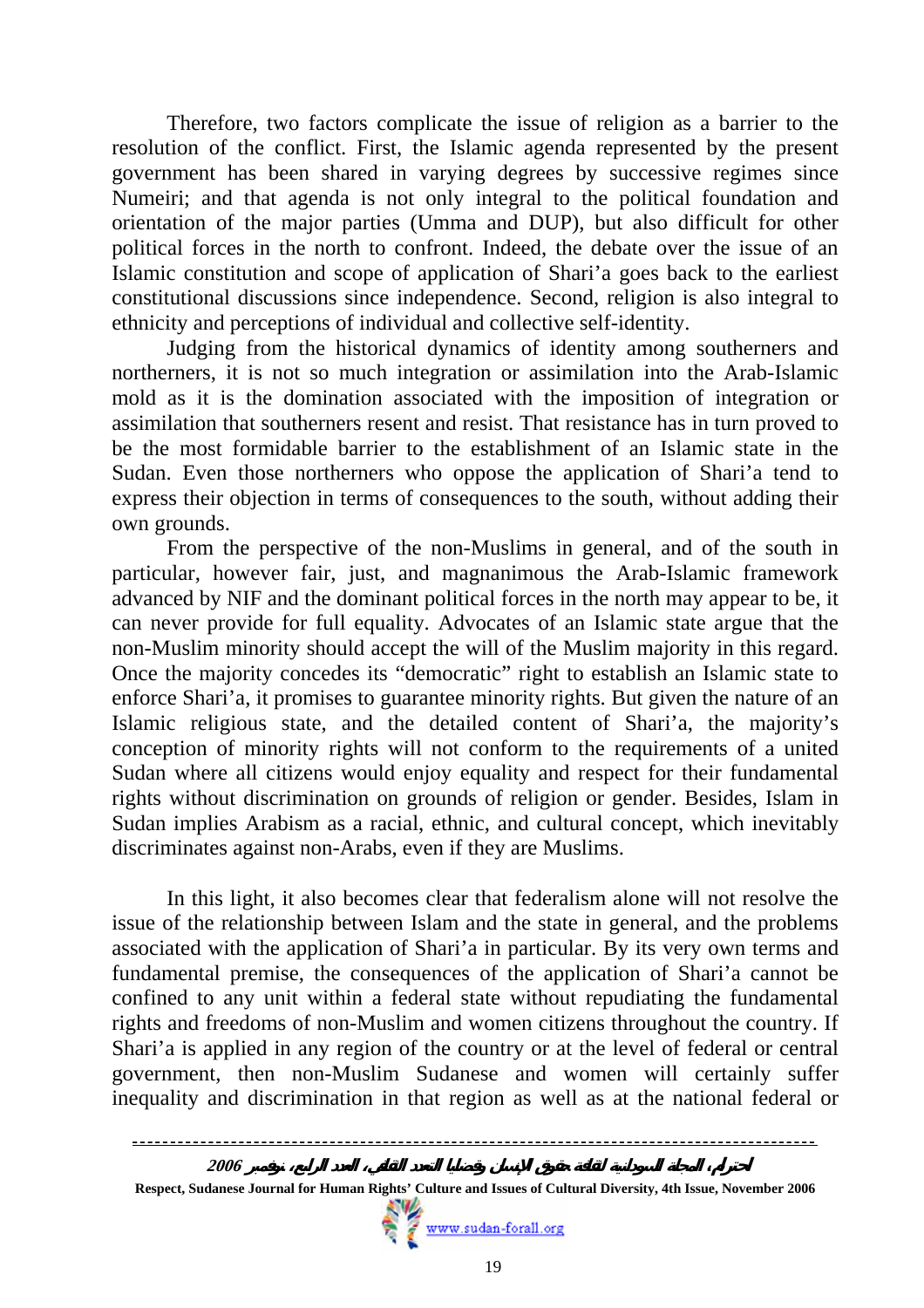central level. This repudiates the principles of equality before the law, freedom of movement, access to employment throughout the country, and many other rights and benefits of federalism. But while this issue is national, the problem for the south is particularly acute and deserves special and urgent attention.

In discussions about the so-called "federal solution" in Sudan, some cite the example of the United States to indicate that various states in a federal union can have their own specific legal systems. The implication of this comparison is to say that Shari'a can be the legal system of northern states while southern states can have their own "secular" systems without violating the federal principle of the union. This argument is fundamentally false and misleading in that it fails to account for the role of the federal constitution. In the United States and other federal democratic governments in the world today, the federal constitution prevails over state legal systems in order to guarantee the fundamental rights and freedoms throughout the country, without discrimination on grounds of religion, race, gender, ethnicity, culture, or Language. No state law in Australia, Canada, India, the United States, or any other federal system anywhere in the world today may violate the federal principle of equality and non-discrimination on these grounds. Yet, such discrimination is the necessary and unavoidable consequence of the application of Shari'a in any part of the country.

To conclude this section, we suggest that the basic choice facing the people (and peoples) of Sudan is: either secure self-determination for all Sudanese within the framework of a united Sudan, or be prepared to concede separation if a people who are denied their fundamental rights as equal citizens of their own country choose to assert their right to self-determination through secession. As indicated earlier, whether or not a certain "people" of Sudan constitutes an entity entitled to exercise the right to secede raises questions about demographic concentration, and economic and political viability of the proposed new state, as indicated earlier. Responses to such a claim, inside the country as well as by other governments and the international community at large, are also relevant. If our argument is accepted, responses to claims for secession should include consideration whether circumstances are such that an international law-based claim to self-determination can be raised in the particular case. It is clear that the people of the south are the most disadvantaged by the status quo and are the ones asserting this right through armed struggle, or at least demanding an acknowledgment of their right to do so, pending agreement on the process and timing of its implementation. But it should be emphasized that asserting the right to self-determination, or demanding its acknowledgment, does not necessarily and categorically mean exercising it in favour of actual and immediate secession.

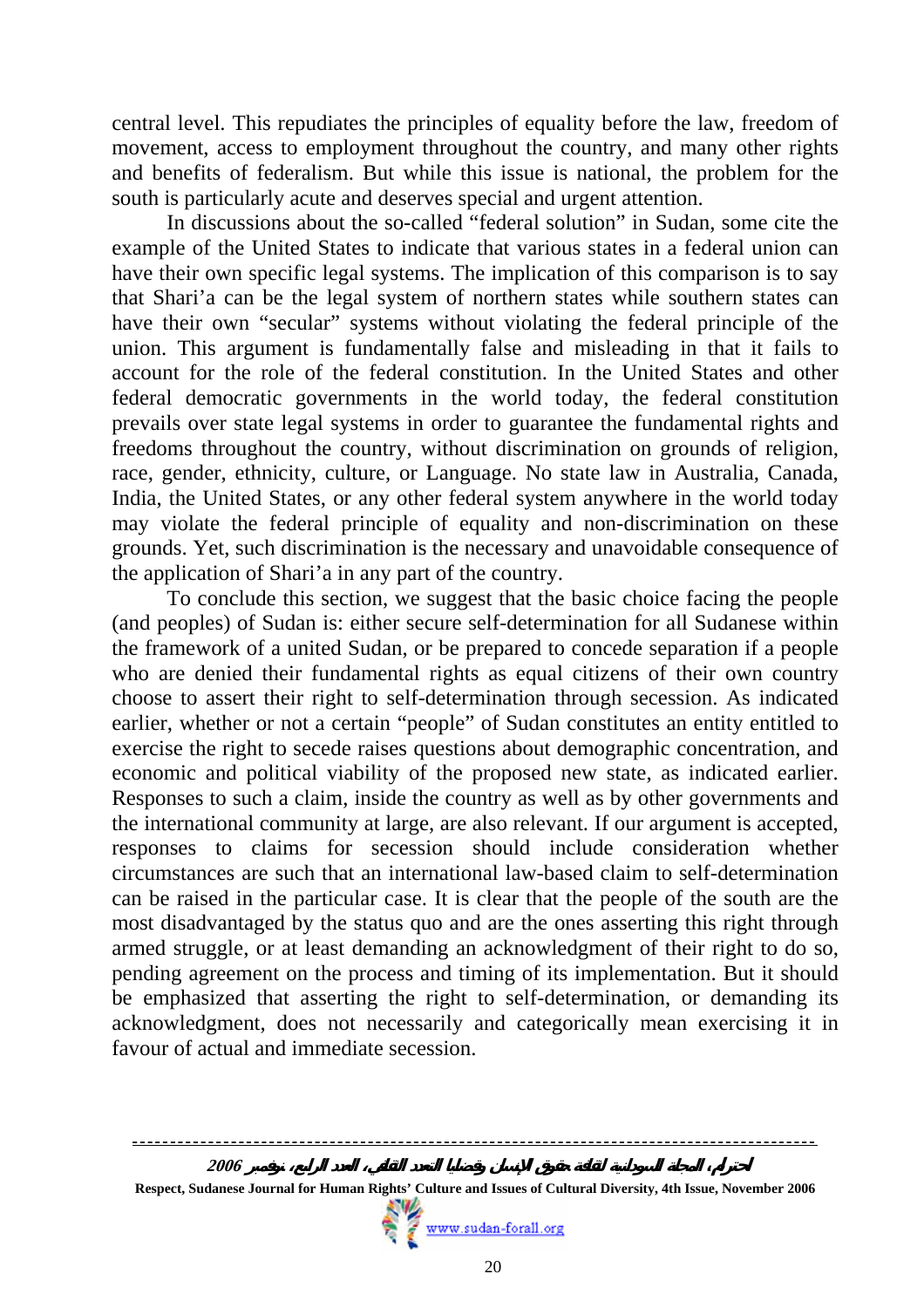### VI. TOWARD A RESOLUTION

In this section, we wish to expound the requirements of achieving genuine and lasting self-determination for all Sudanese, as a permanent and fundamental principle of all and every aspect of the political, economic, social, and cultural life of the country. We will then finish by elaborating on the specific steps, stages, and process by which this can be done and the success or failure of efforts to satisfy these requirements can be verified, with the clear consequences of either achieving sustainable unity or implementing separation in a peaceful and orderly manner. However, it may be helpful to begin by highlighting the most urgent needs and recalling certain factors and considerations.

The most urgent need is to end all hostilities, facilitate the delivery of relief assistance, and enable people to return to their normal life in the war-affected zones. Longer term needs would include wider rehabilitation and reconstruction, provision of health care, education and other essential services, and the establishment of an appropriate administration for the south.

But none of these obvious humanitarian objectives can be achieved except within the framework of a comprehensive peace settlement acceptable to all significant political forces in the country. Any agreement that does not command the support of all major political parties and forces within the north, south, and in the country as a whole is doomed to failure sooner or later. This is probably one of the lessons to be drawn from the failure of the Addis Ababa Agreement of 1972.

The implementation of short and long term objectives would require a combination of pressures and incentives for all parties to engage in serious peace making. But the international community should not invest in such a package without assurances of a lasting and just peace.

Yet, the nature of the political situation in the north, with the present exclusion of major political parties from power, is unlikely to permit the emergence of a genuine, widely based consensus, whether in negotiating agreement or in its subsequent implementation within the north, south, or country as a whole.

In light of the analysis and conclusions of earlier sections of this paper, and with due regard to these last-mentioned factors and considerations, we propose:

A. All parties must accept and follow an immediate comprehensive and internationally supervised cease-fire, followed by the implementation of specific interim measures according to an agreed timetable and subject to periodic international verification. The tasks to be undertaken during the transitional period should seek to implement:



**Respect, Sudanese Journal for Human Rights' Culture and Issues of Cultural Diversity, 4th Issue, November 2006**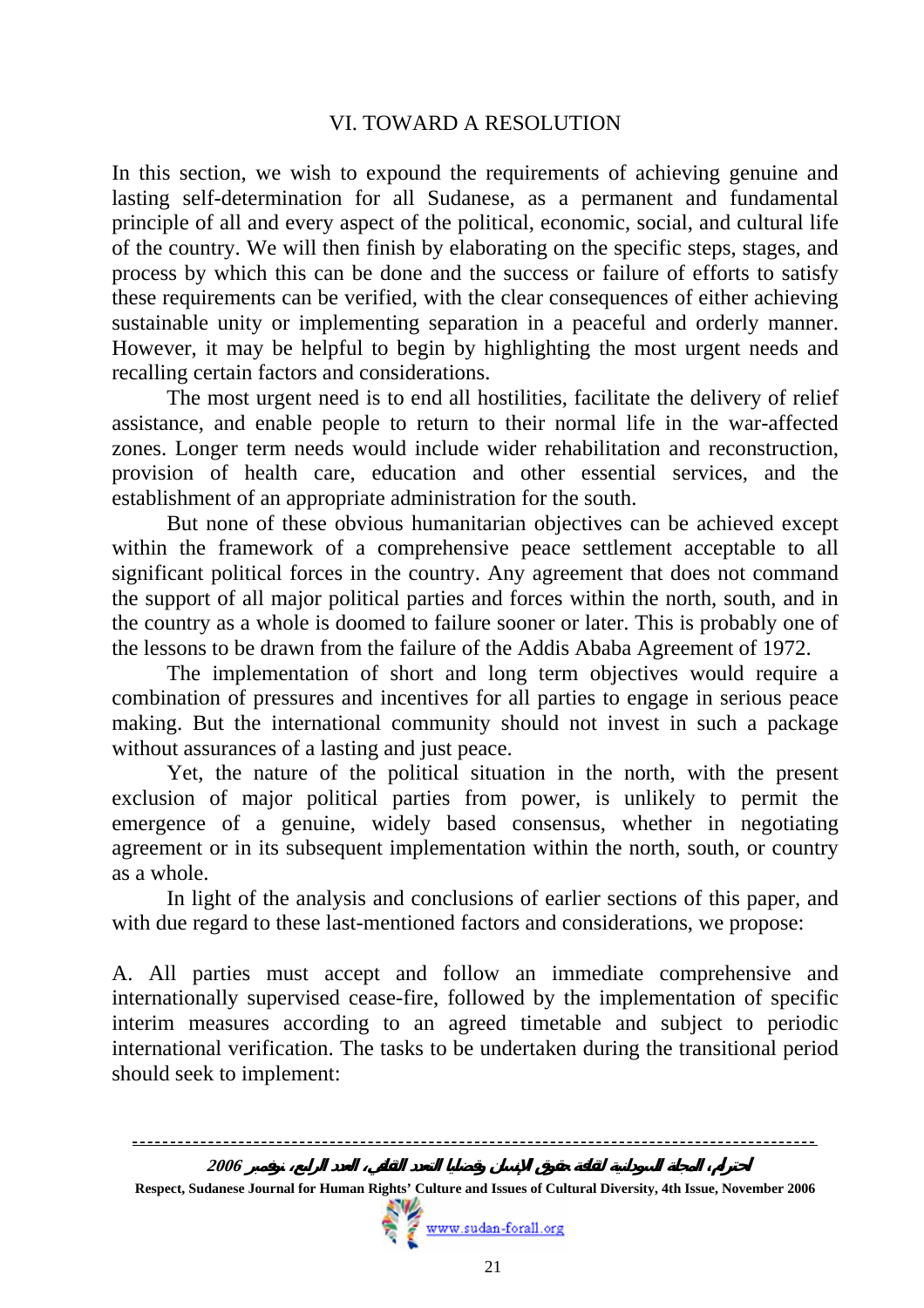(1) a comprehensive program of reconstruction and recovery for the south from the devastation of civil war: infrastructure, economy, education, health, and other vital services;

(2) concrete and specific plans for fair and equitable development of the whole country, with compensatory measures for the south and other disadvantaged regions to make up for earlier neglect;

(3) arrangements for political participation and power sharing (federal structures can assist here, subject to guarantees of fundamental rights and freedoms), without distinction on grounds of race, ethnicity, religion, culture, or gender, yet with affirmative action for the south and other disadvantaged regions of the country;

(4) clear programs to promote a uniting national identity while respecting ethnic and cultural diversity, and to combat racism, cultural chauvinism, and negative stereotyping of non-Arab peoples and cultures, or the reverse.

B. A southern interim government should pursue these tasks in cooperation with the central/federal government in Khartoum. While the precise nature and composition of such an interim government is to be agreed between the parties, it must be a government of southern unity, including all factions and political forces within the south and southerners in other parts of the country. The conception, structure, powers, resources, and personnel of this interim government of southern unity should also reflect the spirit and content of the right to self-determination as defined in this paper.

C. At the end of the interim period, the length of which is to be agreed, but which should be long enough to allow for development of tangible results of the programs, there should be an internationally supervised referendum in the south, whereby all the peoples of that part of the country would decide whether they wish to maintain unity with the north, or seek secession and the establishment of a separate state.

D. Periodic internationally supervised verification would be crucial for allowing the government and other concerned parties every opportunity to identify and rectify any defect of planning or failure in implementation of interim programs. Ultimately, it will be the people of the south who will decide whether it is in their best interest to continue with unity or opt for secession, but periodic verification would facilitate the acceptance of the verdict of the people and allow time for preparing the political and material resources for its implementation from internal and external sources of support. E. In view of the painful and tragic history of the civil war in Sudan, and the

serious credibility gap between the southern and northern parts of the country, it is extremely important to provide for internal and external guarantees for safeguarding the integrity of the transitional process and the effective



**Respect, Sudanese Journal for Human Rights' Culture and Issues of Cultural Diversity, 4th Issue, November 2006**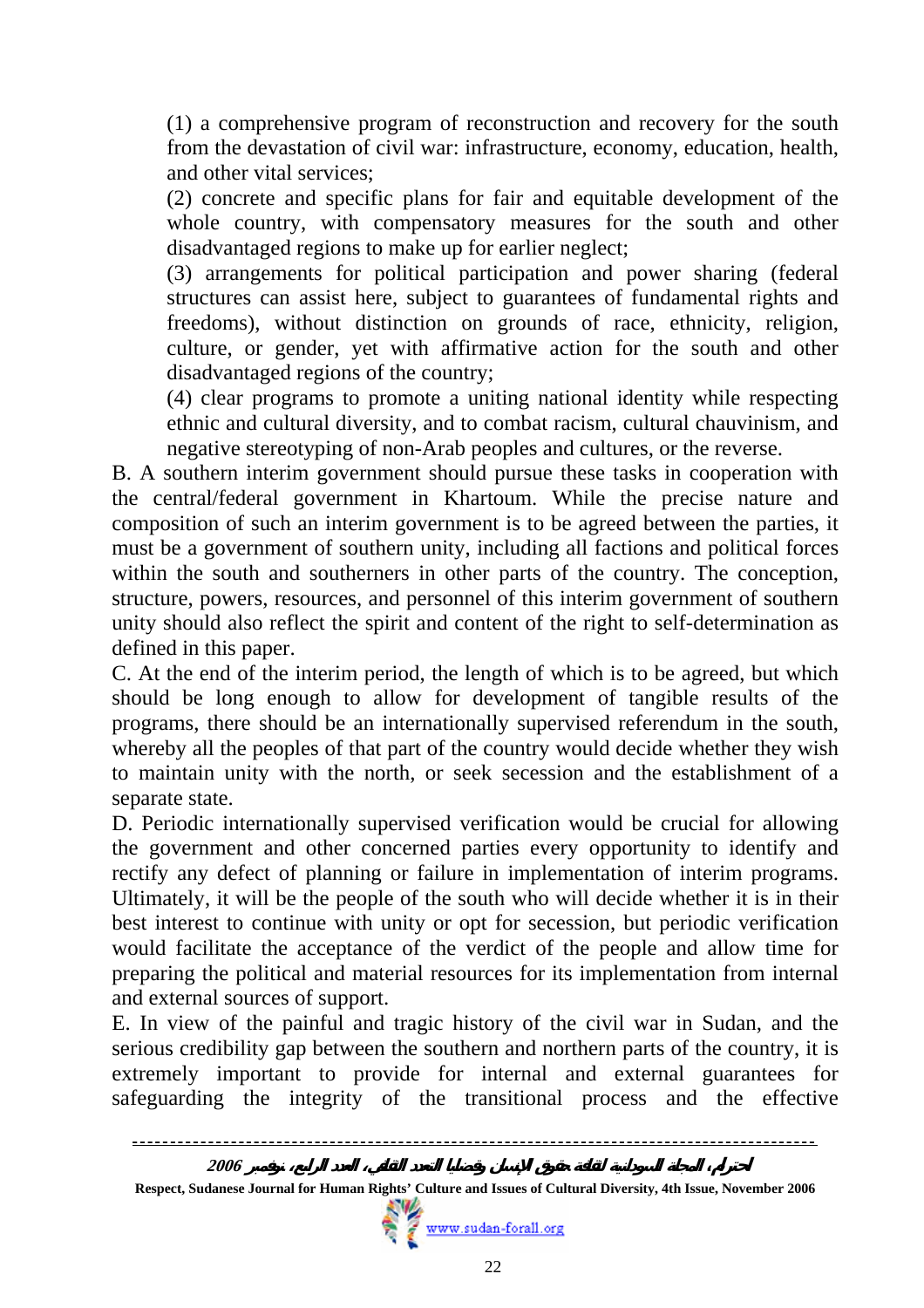implementation of its outcome. To this end, we also suggest a system of mutually agreed upon security measures, together with supervision by regional and international guarantors of the peace process.

F. The same history and current political conflict within the north also make it imperative to find ways of promoting and sustaining a genuine national consensus on the transitional strategies and peace process. Otherwise, the agreement and process will not survive a change of government or any other major political developments in the north, south or the country as a whole. Ways and means must therefore be found for involving all significant forces in the negotiation and implementation of the peace process. Moreover, the need to promote national consensus must be observed at every subsequent stage of implementation and verification.

While the situation of the civil war in Sudan appears zero-sum, the people of the country, particularly in the south, have suffered for far too long, and the devastating consequences of war have so engulfed the international community with so much demand for humanitarian assistance that the war must not be allowed to continue. The involvement of the IGADD (now IGAD) countries and the Friends of IGAD(D) is certainly a positive development in this direction. We believe a formula that promises peace is one that reconciles the right to selfdetermination for the south with the aspiration for unity in the north. This can be done by creating conditions conducive to the exercise of self-determination internally within the framework of unity or else the north must be prepared to have the south exercise self-determination externally through secession.

# VII. CONCLUSION

In this paper, we explored the possibilities of mediating the tension between national unity and self-determination in order to bring about just and lasting peace to Sudan. But although the case of Sudan may be deserving of special attention and consideration because of the excessive devastation of its civil war, and the complexity of the underlying political, ideological, and identity issues, we suggest that the situation in other countries can benefit from similar analysis. The precise nature and dynamics of local actors and issues would of course differ from Somalia to Liberia, from Rwanda to Bosnia; but in all cases, it seems to us, the basic tension and conflict is about the relationship between unity and self-determination. In all cases, we suggest, the outcome should not be seen as an either/or proposition.

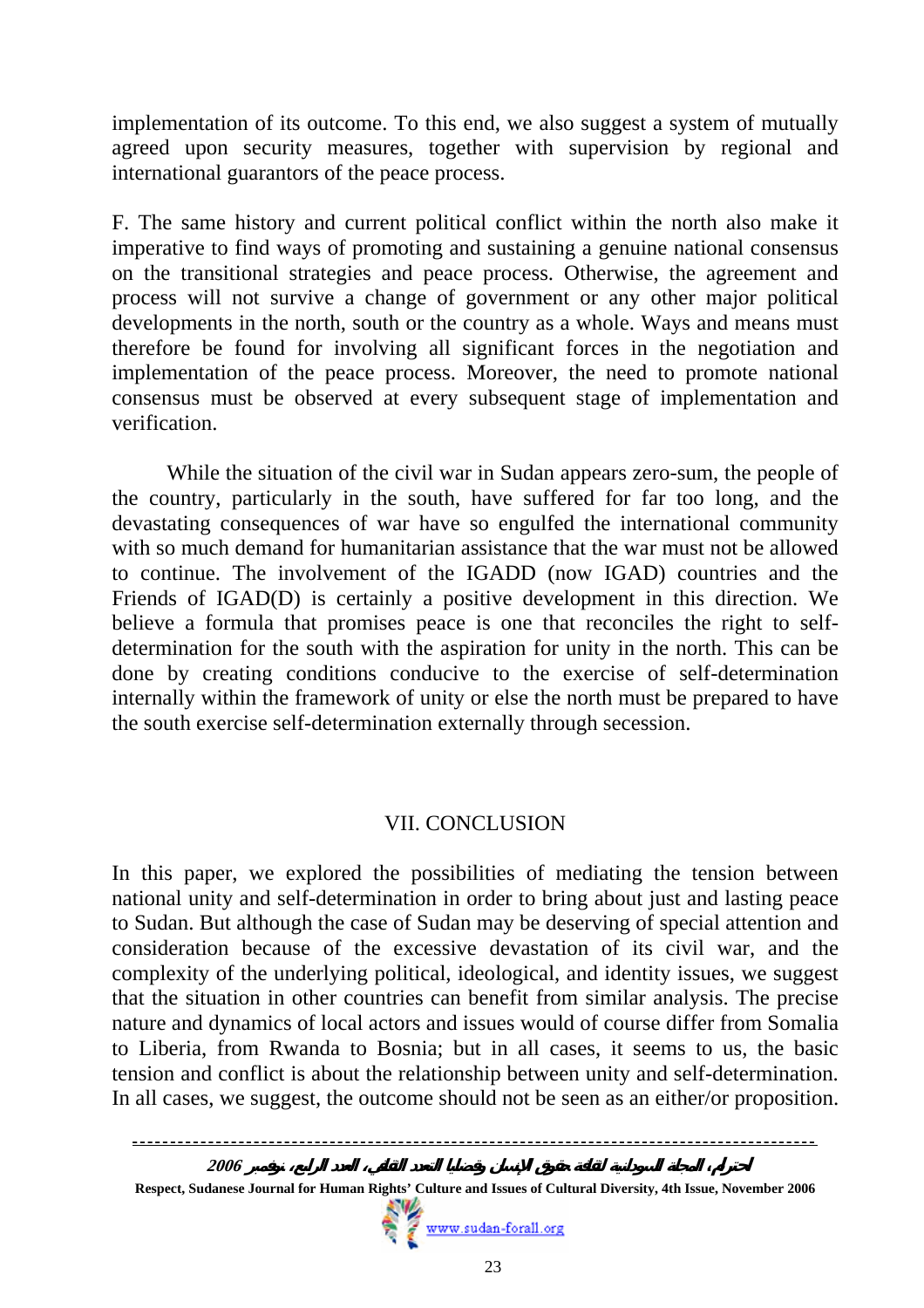Unity and self-determination can and should be reconciled, but for that to materialize, the option of peaceful and orderly secession and separate statehood should remain open both as an incentive for striving for just unity as well as a last resort, should the right to self-determination within unity prove to be unattainable.

#### **NOTES**

1. As embodied in common article 1 of the International Covenant on Economic, Social and Cultural Rights and the International Covenant on Civil and Political Rights, both of 1966.

2. There is extensive literature on the subject, and from different perspectives. See, for example, Beshir (1968, 1975); Oduho and Deng (1963); Albino (1970); Alier (1990); and Deng (1995c).

3. This East African regional cooperation agency was used in the early 1990s by the governments of Eritrea, Ethiopia, Kenya, and Uganda as a framework for their efforts to mediate between the Sudan Government and the Sudanese People's Liberation Movement/Army. The parties achieved some progress, including the formulation and adoption of the declaration of principles, but negotiations stalled in 1994, initially because of differences between the position of the two Sudanese sides, and subsequently due to the severe deterioration in the relations of Sudan with Uganda, Eritrea, and Ethiopia.

4. For a detailed discussion of the precise consequences of the application of Shari'a in a modern nation state for constitutional governance, criminal justice, international relations and human rights, see generally, An-Na'im (1990).

5. For the text of The Koka Dam Declaration, see Ahmed and Sørbø (1989) and Deng and Gifford (1987).

6. For more on the national crisis of identity, see Deng (1994, 1990b, 1995e, 1990a).

7. This has been a major theme in the published work of Francis M. Deng (1995e,

1973, 1989, 1986), both in scholarly and fiction forms.

#### **REFERENCES**

AHMED, ABDEL GHAFFAR M., and GUNNAR M. SØRBØ (eds.) (1989) *Management of the Crisis in the Sudan: Proceedings of the Bergen Forum*. Bergen, Norway: Centre for Development Studies, Univ. of Bergen.

ALBINO, OLIVER (1970) *The Sudan: A Southern Viewpoint*. London: Oxford Univ. Press for the Institute of Race Relations.

ALlER, ABEL (1990*) Southern Sudan: Too Many Agreements Dishonoured*. Exeter, U.K.: Ithaca Press.

AN..NA'IM, ABDULLAHI AHMED (1990) *Toward an Islamic Reformation: Civil Liberties, Human Rights, and International Law*. Syracuse, N.Y.: Syracuse Univ. Press.

— (1993) "The National Question, Secession and Constitutionalism: The Mediation of Competing Claims to Self-determination." In *Constitutionalism and Democracy: Transitions in the Contemporary World, the American Council of Learned Societies Comparative Constitutionalism Papers*, edited by D. Greenberg,

S.N. Katz, M.B. Oliviero & S.C. Wheatley. New York & Oxford: Oxford Univ. Press.

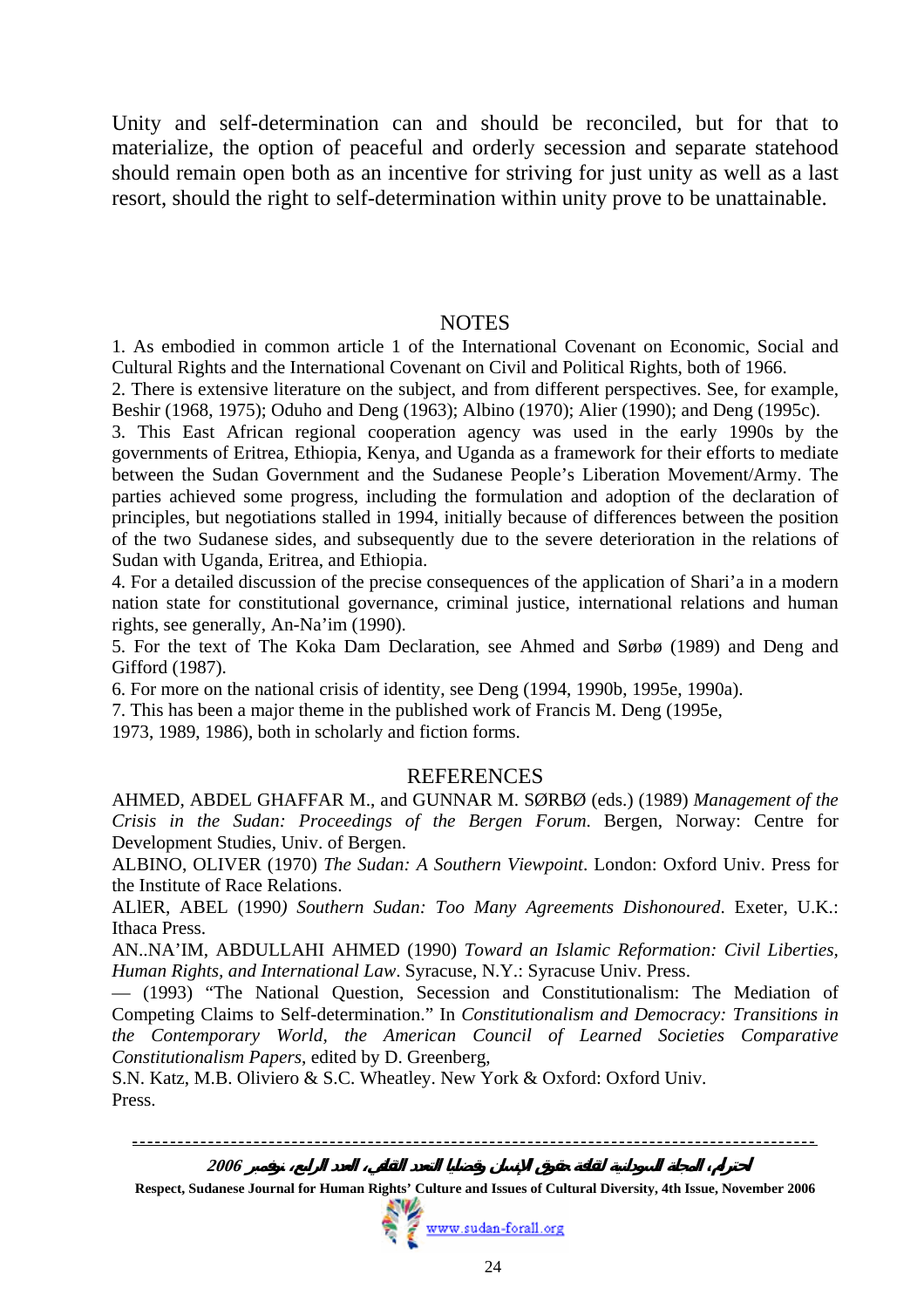BESHIR, MOHAMED OMER (1968) *The Southern Sudan: Background to Conflict.* New York: Praeger.

(1975) *The Southern Sudan: From Conflict to Peace*. New York: Barnes & Noble Books.

BROWNLIE, IAN. (1985) "The Rights of Peoples in Modem International Law," *Bulletin of the Australian Society of Legal Philosophy* 9: 102—08.

DENG, FRANCIS M. (1973) *Dynamics of Identification: A Basis for National Integration in the Sudan*. Khartoum: Khartoum Univ. Press.

— (1986) *Seed of Redemption: A Political Novel*. New York: Lilian Barber Press.

(1989) *Cry of the Owl: A Novel*. New York: Lilian Barber Press.

— (1990a) "The Identity Factor in the Sudanese Conflict." In *Conflict and Peacemaking in Multiethnic Societies*, edited by J.V. Montville. Lexington, Mass.:

D.C. Heath.

— (1990b) "War of Visions for the Nation," *Middle East Journal* 44: 596—609.

— (1994) "The Sudan: Stop the Carnage," *Brookings Review* 12: 7—11..

— (1995a) "Mediating the Sudanese Conflict: A Challenge for the IGADD," *CSIS Africa Notes*, no. 169. Washington, D.C.: Center for Strategic and International Studies.

— (1995b) "Sudan: Is There a Path to Peace?" *Humanitarian Monitor* 2: 2—3.

— (1995e) *War of Visions: Conflict of Identities in the Sudan*. Washington, D.C.: Brookings Institution.

DENG, FRANCIS M., and GIFFORD, PROSSER (eds.) (1987) *The Search for Peace and Unity in the Sudan*. Washington, D.C.: Wilson Center Press.

DINSTEIN, YORAM (1976) "Collective Human rights of Peoples and Minorities," *International and Comparative Law Quarterly* 25: 102—20.

HANNUM, HURST (1994) "Minorities, Indigenous Peoples, and Self-determination." In *Human Rights: An Agenda for the Next Century*, edited by L. Henkin & J.L. Hargrove. Washington, D.C.: *American Society of International Law*.

KIWANUKA, RICHARD N. (1988) "The Meaning of 'People' in the African Charter on Human Peoples' Rights," American Journal of International Law 82: 80—101.

ODUHO, JOSEPH, and WILLL4M DENG (1963) *The Problem of the Southern Sudan*. London: Oxford Univ. Press, issued under the auspices of the Institute of Race Relations.

YOUNG, CRAWFORD (1991) "Self-determination, Territorial Integrity and the African State." In *Conflict Resolution in Africa*, edited by F.M. Deng & I.W. Zartman. Washington, D.C.: Brookings Institution.

ZARTMAN, I. WILLIAM (1996) "Governance." In *Sovereignty as Responsibility: Conflict Management in Africa*, edited by F.M. Deng, S. Kimaro, T. Lyons, D. Rothchild & I.W. Zartman. Washington, D.C.: Brookings Institution.

#### **INTERNATIONAL INSTRUMENTS**

African [Banjul] Charter on Human and Peoples' Rights, OAU Doc CAB/LEG/67/3 Rev 5, 21 ILM 58 (1981).

Charter of the United Nations (1945). 1 UNTS xvi; 59 Stat 1031.

Declaration on Granting of Independence to Colonial Countries and Peoples (1960).

GA Res 1514, UN GAOR, l5th Sess (Supp No 16 at 66), UN Doc A/4684 (1960).

Declaration on Principles of International Law Concerning Friendly Relations and Co-operation among States. GA Res 2625, Annex, UN GAOR, 25th Sess (Supp No 28 at 122), UN Doc A/8028; 9 ILM 1292 (1970).